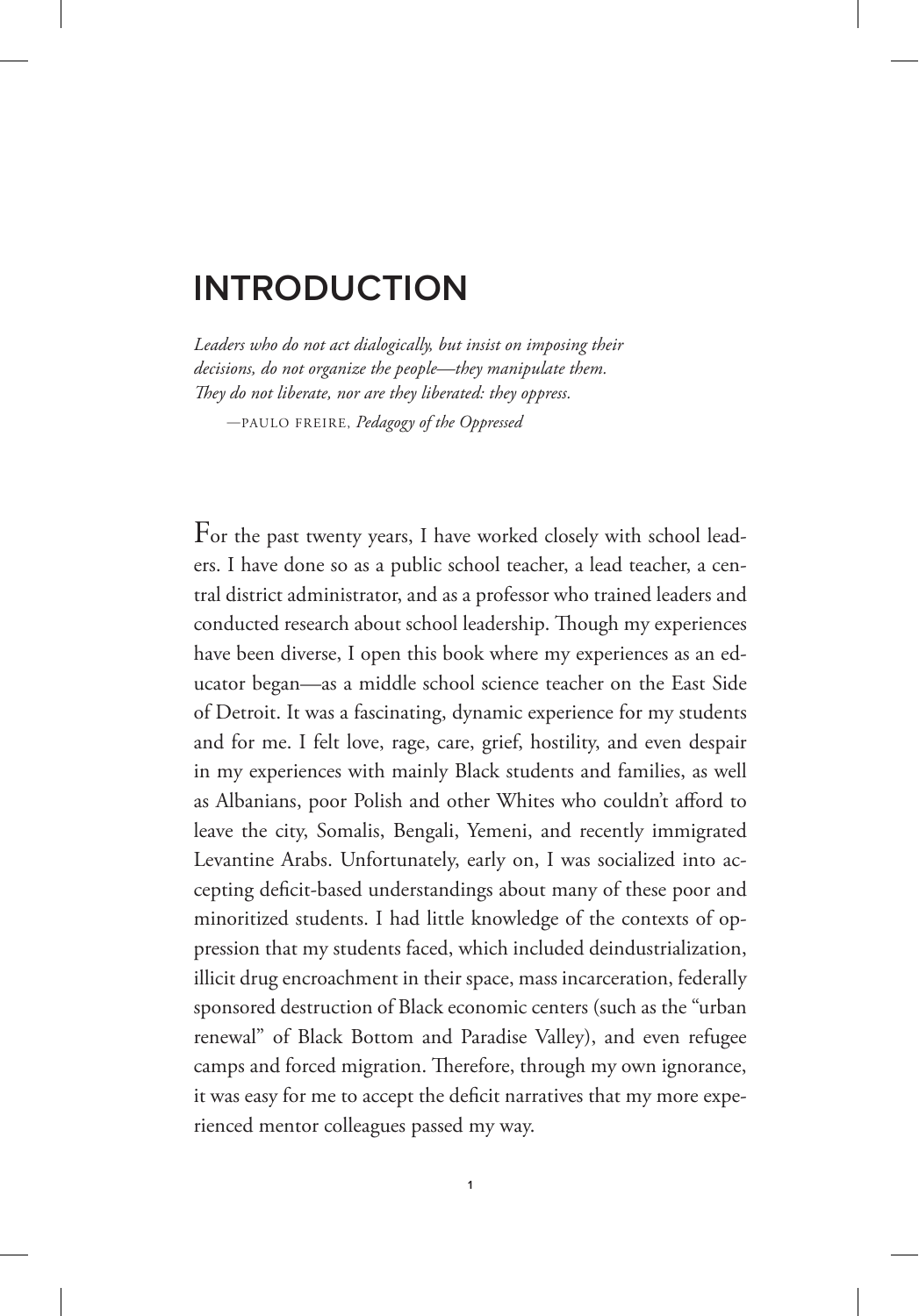When they said to me, for example, that parents "don't show up to school because they don't care about their kids' education," I entertained the unfair "deficit" depiction of the families because only a few showed up for parent-teacher conferences. When colleagues characterized parents as "aggressive" or "apathetic," I swallowed that poison as well. For, when parents did come in, they seemed to be on edge, aggressive, or even oppositional and angry; it was, again, easy for me to accept my colleagues' explanation that "students cut up in class because, well, look at the parents' anger. Look at where they learned it from." So there I was, myself an educated Black man from a socially conscious Black "protest" family, *deciding* to teach in Detroit to help impoverished Black students, and I was guilty as charged: I held and espoused deficit-oriented constructions of Black (and other minoritized) students and I pathologized segments of our communities. Despite my professed love for them, I was complicit in the oppression of my own students and communities of color.

#### **Context of Davistown's Minoritized Urban Youth**

I understood some of the daily challenges my students faced, but not much about the historical policies and practices that led to those challenges. I did not yet understand that the curriculum and pedagogy, school structures, programs and activities, and other aspects of schooling were not designed for them. I only later came to realize that all students need culturally responsive leadership and schooling; but minoritized students hardly ever have access to it.<sup>1</sup> This work follows the educational experiences of minoritized students—those who have been historically marginalized in school and society. In this book, I suggest that school leaders can promote schooling that addresses the unique learning *and cultural* needs of students who are Indigenous, Black, Latinx, low-income, refugees, or otherwise minoritized. Throughout this work, I place three bodies of knowledge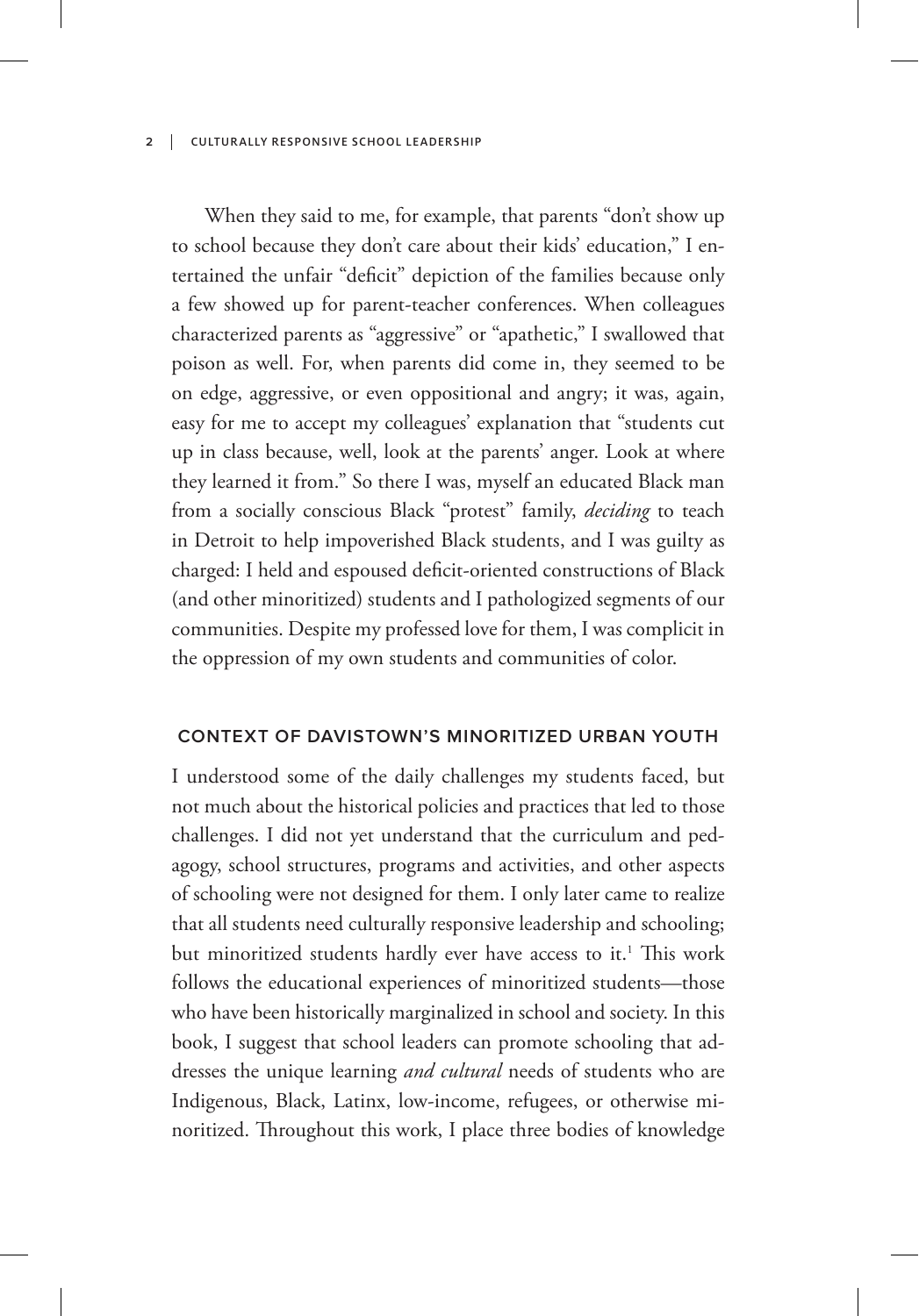into an ongoing conversation: one, I constantly reflect on my own experiences as a public school teacher and administrator; two, I incorporate the extant research and literature available on culturally responsive leadership; and three, I mostly examine data that I have collected in my own research contributions. The research project that I pull from most occurred in Davistown, Michigan (pseudonym)—a midsized, Rust Belt college town—and in a school called Urban Alternative High School (UAHS, a pseudonym).

### Primary Research Setting and Methodology

Michigan has some of the most respected teacher training programs in the nation, and has state-level mandates that require equitable schooling. Yet despite well-intentioned educators and policy makers, Black, Brown, and other minoritized students were deeply underserved at the time I was there. In this book I share rich data from the UAHS principal, Joe—an African American school leader who had worked in schools for over forty years. I also explore student experiences by following students in and out of classrooms, throughout the school, and into their homes and communities. During the time of this research, I also lived in one of several predominantly minoritized communities in the Detroit area. While I also include data from other districts in Michigan and from districts around San Antonio, Texas, my research in Greater Detroit is what drives this book.

By examining data from a two-year ethnographic study of UAHS principal Joe, I investigate and theorize about the central role of culturally responsive school leadership in school reform. I employed an array of ethnographic research activities: extensive field notes with dense descriptions; interviews and member checking; analysis of available school, district, and county data; regular visits to school and community-based sites; and an analysis of reports and media that have highlighted the research site. To capture this unique expression of culturally responsive school leadership, I began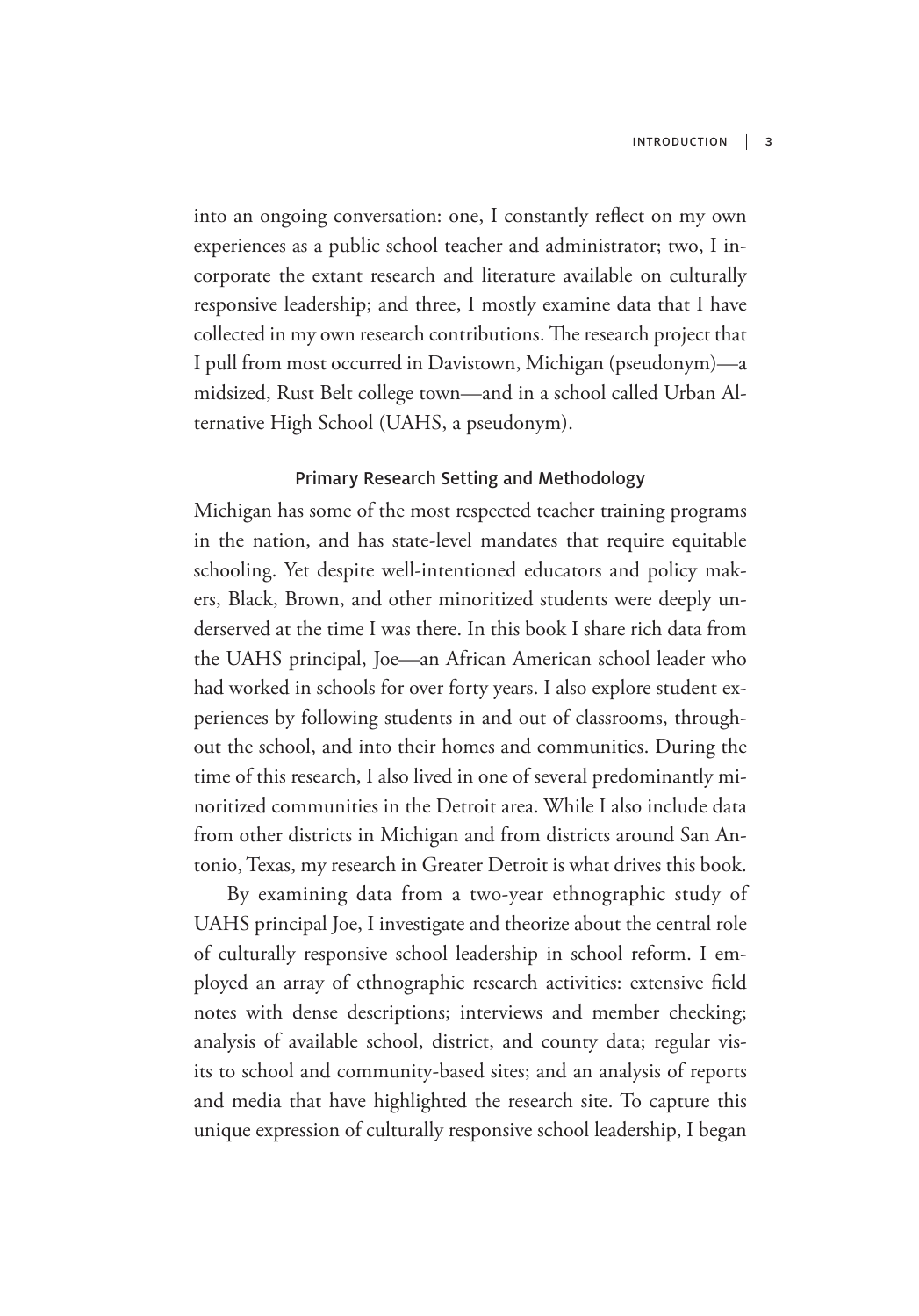by visiting the school one or two times per week and increased my presence over time. This approach enabled me to build rapport with those in the school, and as the participants' comfort increased, so did my presence. As the purpose of ethnographic research is to understand the cultural context and discursive statements and actions in the research setting, these research methods allowed me to understand cultural nuances and the relationship between the school and the surrounding community.

Davistown is a short drive from Detroit, which Secretary of Education Arne Duncan referred to in 2011 as the "ground zero of education." There is a long-running tendency of educational reformers and government officials to choose the starkest, most troubling, and most alarming language when discussing minoritized communities, especially Black spaces like Detroit. This is true because of historical understandings of Black people as subhuman, inherently troubled, dangerous when independent or noncompliant, and in need of being either saved or controlled. Detroit has been all of that to Michiganders, and even the nation, as Secretary Duncan demonstrated.

But his comment left much open for interpretation; was Detroit's educational condition the fault of these Black families, who were in some way deficient, or was it the result of decades of anti-Black sentiment and federal/state policy that eviscerated and strangled Black Detroit? According to historian Thomas Sugrue and other scholars, it was the latter.<sup>2</sup> Detroiters experienced decades of deindustrialization and middle-class job loss, and even when job creation did happen, it was likely in low-wage industries such as retail and restaurants; people could no longer support their families on one—or even two—incomes. As the middle-class automotive jobs moved out of Detroit, first to suburbia or rural areas, and then out of the country, poverty and joblessness steadily took root. Deindustrialization, however, would not be the only systemically oppressive force experienced by poor Black and Latinx Detroiters.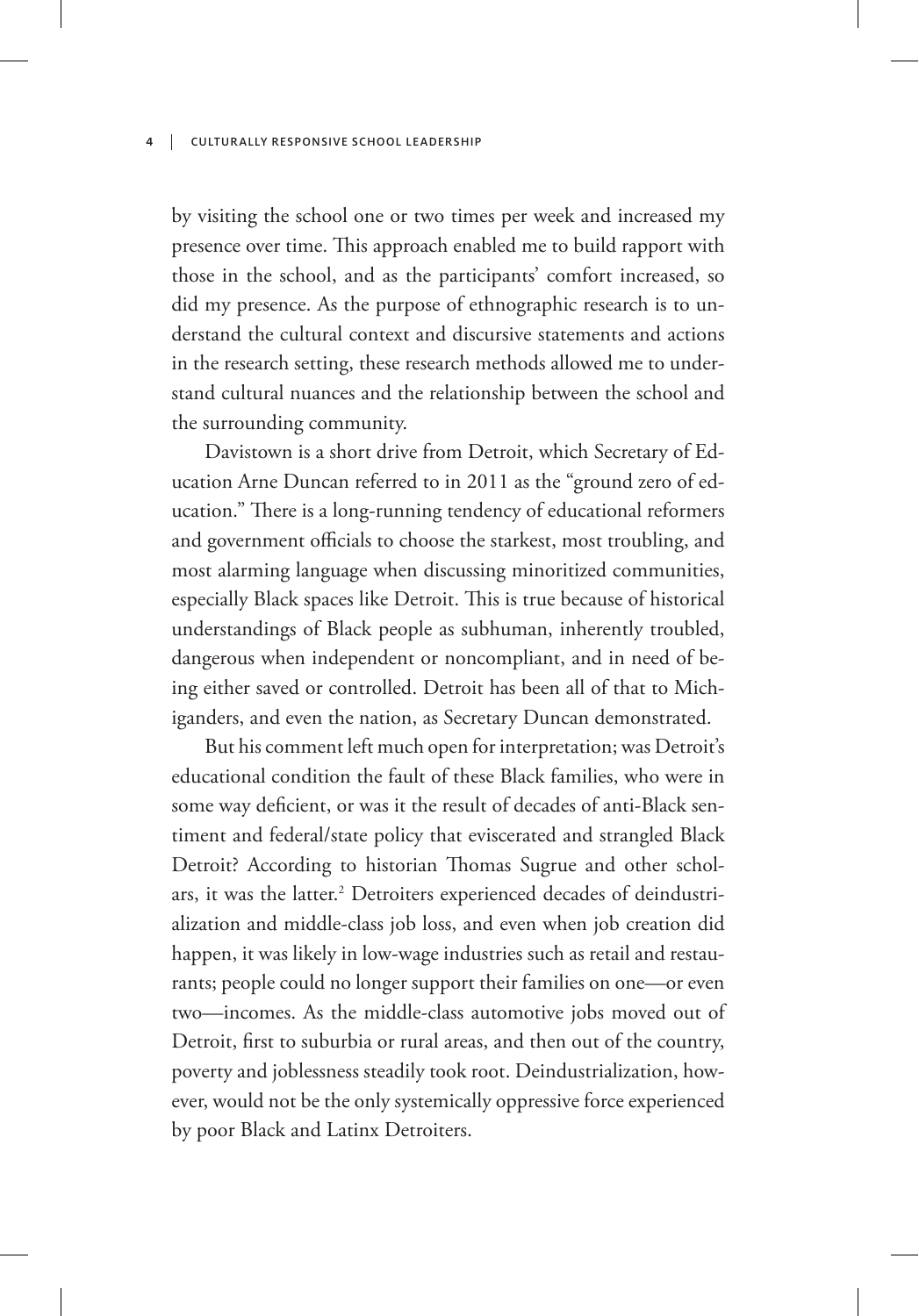And on a final researcher note: on occasion throughout this text, I recount my positionalities, experiences, biases, feelings, and growth. It has often been stated that ethnography is cultural work, or the work of doing culture. But so many age-old questions complicate this understanding of ethnographic work: Whose culture can be seen? By whom? If it is seen, who can represent it? What is not seen even though we are all looking and experiencing? Who can represent that culture? Why did we want to see that culture in the first place? And are we contributing to oppression of these cultures by potentially exoticizing them to cultural outsiders? I have no good answer for most of these questions, and in this book, I do not take them up. But I am sensitive to and reflect on such questions throughout the text.

But it is also the case that ethnography can be painful and disruptive. This is especially true for those doing ethnography around the lives of oppressed and marginalized peoples. It is painful because you can often do little to stop the oppression; it is painful when you are asked to help, but are not in a position to do so; it is painful when you know that much of the minoritization you see will be reproduced. And it is painful when we, as researchers, swing heavily (and stay) into a "space of critique." I hold the position that it is useful for some of us scholars to issue ongoing critiques; and likewise, that it is useful for some of us to use the critique to move into culturally responsive practices to improve the lives of students in school. This all speaks to the process of ethnography, the impact it has on the researcher, and the disruption it can have for the participants in the study.

Yet, I find solace in some of the transformations that I witnessed in this study. For many years, the conversations around "outcomes" or "results" tended to focus on test score data of minoritized students. In more recent years, others have pushed back against such a narrow focus on test scores, and have argued that measures such as classroom grades and academic progress over the year should also be considered when evaluating the progress of districts. In each chapter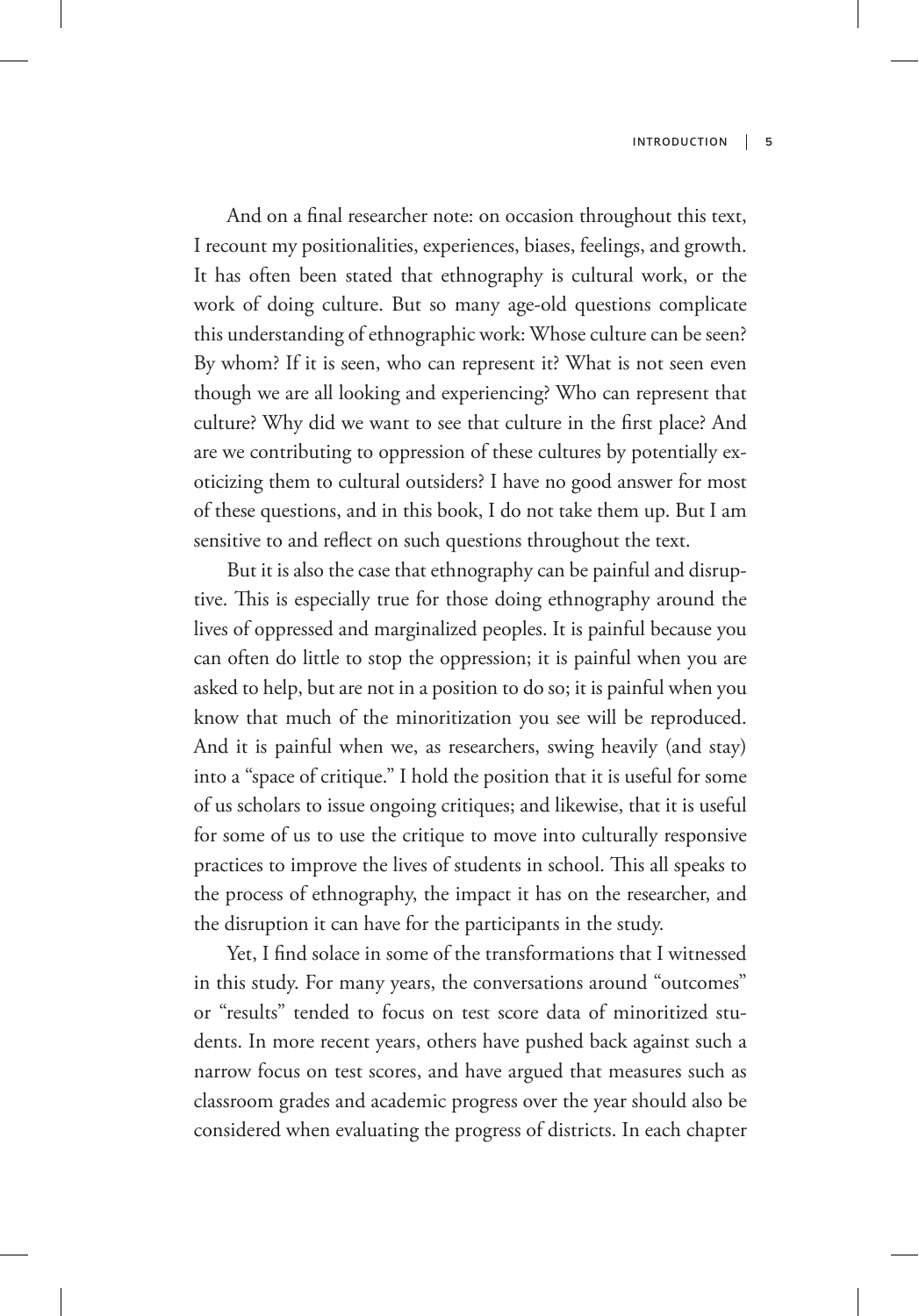of this book, I share descriptions of the outcomes of this study, and every one is different for each of the content chapters (chapters 2–5). Chapter 2 indicates one of the possible results of critically self-reflective leadership: how the various stakeholders begin to question their personal and organizational roles in oppression. This, in turn, enables students and families to see leaders as fair. The typical suspicion that some minoritized students have toward school was not present, and they (UAHS students) *would* be able to learn from them (UAHS teachers).

In chapter 3, the data provides details of how minoritized students can be in school and not feel marginalized or criminalized. So the "outcomes" of CRSL in this chapter demonstrate how the children expressed that they felt a sense of belonging in school. In chapter 4, I affirm how student identities associated with minoritized communities were accepted in school, and in particular how these identities were humanized and honored despite the coterminous promotion of academic student identities in school. The result was that students expressed both comfort and a sense of belonging in school, despite their historical feelings of marginalization in school. Another outcome of this process of teachers' willingness to honor multiple student identities was that students, even while retaining their Indigenous identities, began to craft long-term academic goals for themselves—something they had not previously done. The final chapter in which I report outcomes is chapter 5, wherein I describe ways that school leaders promote culturally responsive curriculum and instruction. The results in this chapter are reported out in a couple of different ways—first, in the ways that teachers say they can relate their classroom pedagogies to students' lives, and second, in how students now say they enjoy and can identify with the content in and out of UAHS classrooms. I report in the final chapter that this all led to a model of schooling that was honored and, to an extent, even led with community (histories, experiences, perceptions) at its core.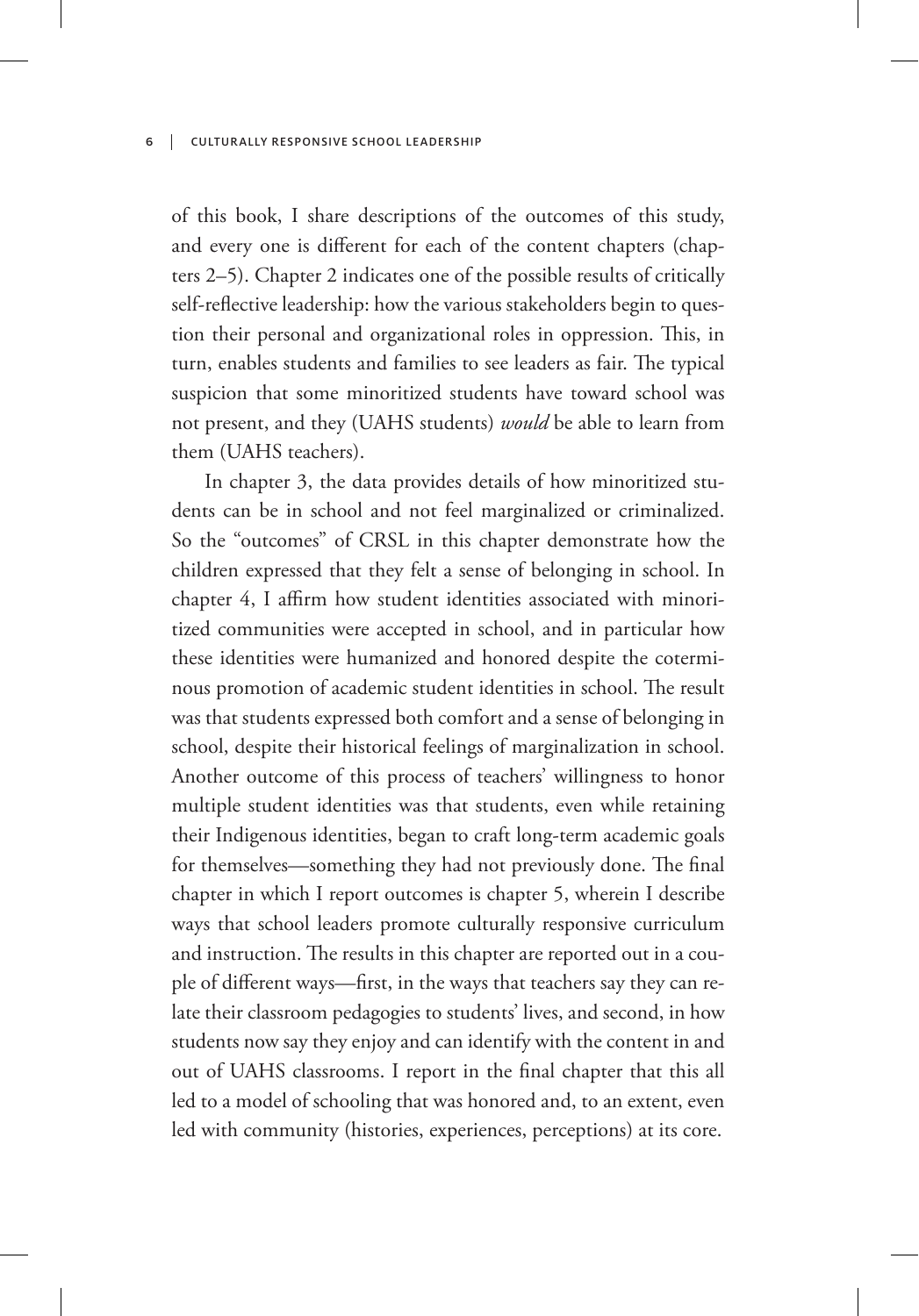#### Is Oppression Automatically Reproduced?

For culturally responsive school leaders, it is absolutely necessary to understand contexts and histories of the students and their communities. Oppressive structures and practices in schools will remain in place unless (a) the status quo is challenged and (b) educators and leaders know *how* to properly push against oppression. In Detroit, the types of oppression were so ubiquitous and diverse that it is really hard to assess the depth of the impact; from the late 1800s until the late 1900s, these included racially oppressive occupational, housing, educational, and judicial policies. Thus, in addition to deindustrialization, practices like police brutality, urban disinvestment, and highway expansion onto Black economic areas all devastated Black areas of the city. But what would later happen to Black communities would make deindustrialization and these earlier forms of oppression seem smaller in scale. The federally supported policies in the 1980s and later that contributed to the influx of crack cocaine would come to decimate minoritized (particularly Black and Latinx) communities in ways not witnessed since Reconstruction; in particular, an explosion in the incarceration rates—and the permanent stigma that ex-convicts would bear.

But unlike slavery, Black lynching, and Jim Crow policies where anti-Black oppression was still justified by but embarrassing for Whites—now these Blacks were understood to be deserving of the oppression they faced because of their own behaviors. Or worse, they were blamed for creating their own oppressive structures: they were imprisoned because they broke laws; their schools were under-resourced because they mismanaged money; the jobs left the city because it was unsafe due to Black crime; and the murder rate was so high because unruly Blacks were killing themselves. The prison-industrial complex emerged from this context, which was a policy of containment of subhuman minorities consistent with earlier dispossession of Indigenous native lands, Native American schools,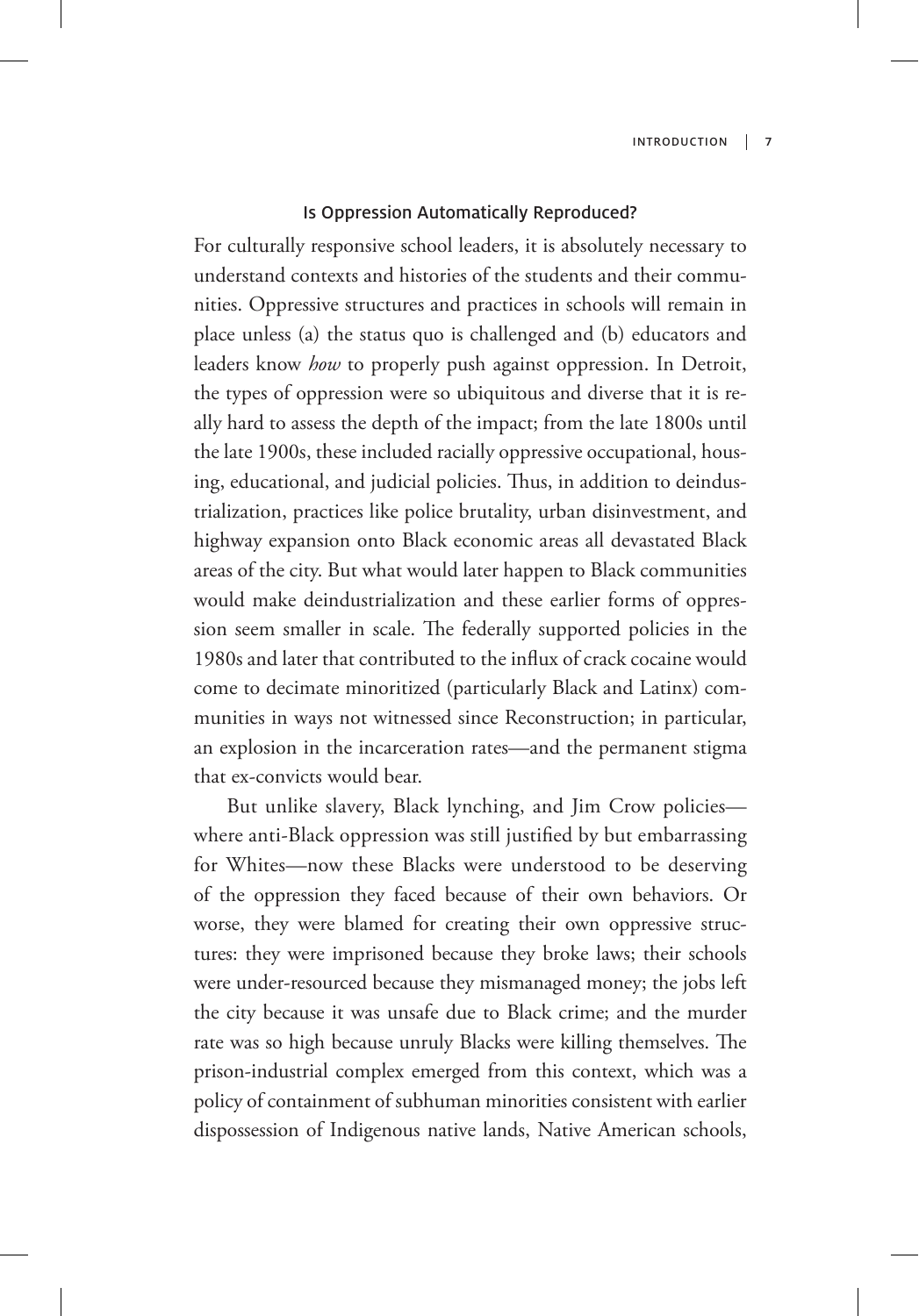chattel slavery, Jim Crow policy, racialized policing practices, mass incarceration, and racial housing policy, among other historical oppressive practices.

The role of federal and state policy in producing these outcomes for Black communities is rarely discussed. That the CIA facilitated the entrance and distribution of massive amounts of crack cocaine and heroin into Black and Latinx communities to quell the rage and protest exemplified by oppressed Blacks across the United States was not considered.3 Yet, many state and federal policies led to high crime and poverty rates. Racist housing policies and high residential mobility within minoritized communities, oppression and liminalizing of Indigenous space/bodies, deindustrialization, drug addiction, violent crime, and the prison-industrial complex all permanently changed minoritized communities. The personal experiences that have followed such policies have been devastating for many minoritized families. For example, I personally know seventeen boys and men—all Black males, including four cousins—who were murdered in Southeast Michigan; it is mind-boggling that literally hundreds of thousands of other Black and Latinx men have been murdered since the mid-1980s. Such discussions must be brought into schools as you begin to learn what it means to be a culturally responsive school leader.

### Connecting Context to School Leadership

What exactly does any of this context have to do with education or school leadership? Communities have collective histories, experiences, and memories, and therefore have a unique way of viewing the world, and school. When my teacher colleagues in Detroit offered deficit descriptions of students and communities, I was egregiously unaware of any of the historical processes that constructed the communities in which their children lived. Unfortunately, such uninformed views not only allowed us to blame Black families for failing schools and community underdevelopment, but also signaled a lack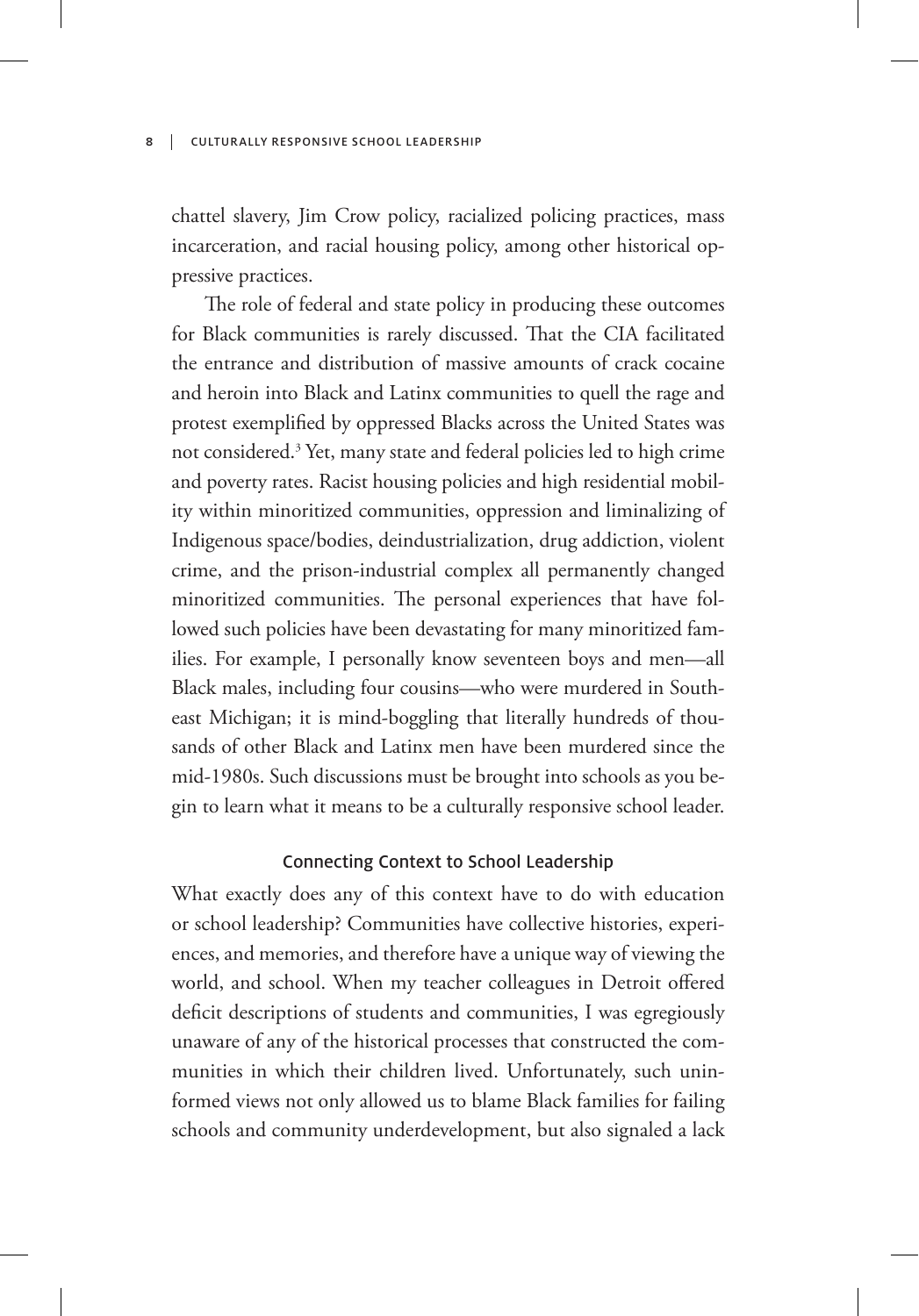of historical awareness of the communities served—something necessary for culturally responsive schooling. Most frightening, though, is that it allowed us to dehistoricize the oppression of the community, and therefore to continue the erasure of the community's histories and positionalities in the school. We were blinded to the various ways we contributed to the oppression of the children we claimed to serve. This all suggests that oppression—here, meaning the ways in which students are marginalized in school—will be automatically reproduced unless there are intentional efforts to confront the oppressive structures in society and schooling. Indeed, I acknowledge that there is no single story. Many other minoritized communities also have similar histories of oppression, and even within Detroit, the narratives are many.

#### **Leadership + Community + Culture?**

Culturally responsive school leaders have a role in the communities they serve. The Western school leadership model in which principals remain in the school and have identities as individual administrators aligned to schools is starkly different from how many minoritized leaders enact school leadership. For example, Murakami and colleagues found that Latinx school principals connected their leadership to the community-based experiences of students and their parents.4 For Indigenous leaders from Yukon lands in Canada, storytelling is an integral part of school leadership and serves to connect schools and local communities. And Siddle Walker's historical analysis of the relationship between a community and a segregated Black school in the South from 1933 to 1969 suggests that "the parents depended on the school's expertise, guidance, and academic vision, and the school depended on the parents' financial contributions, advocacy, and home-front support."5 Her historical analysis of early Black schooling challenges current understandings of parental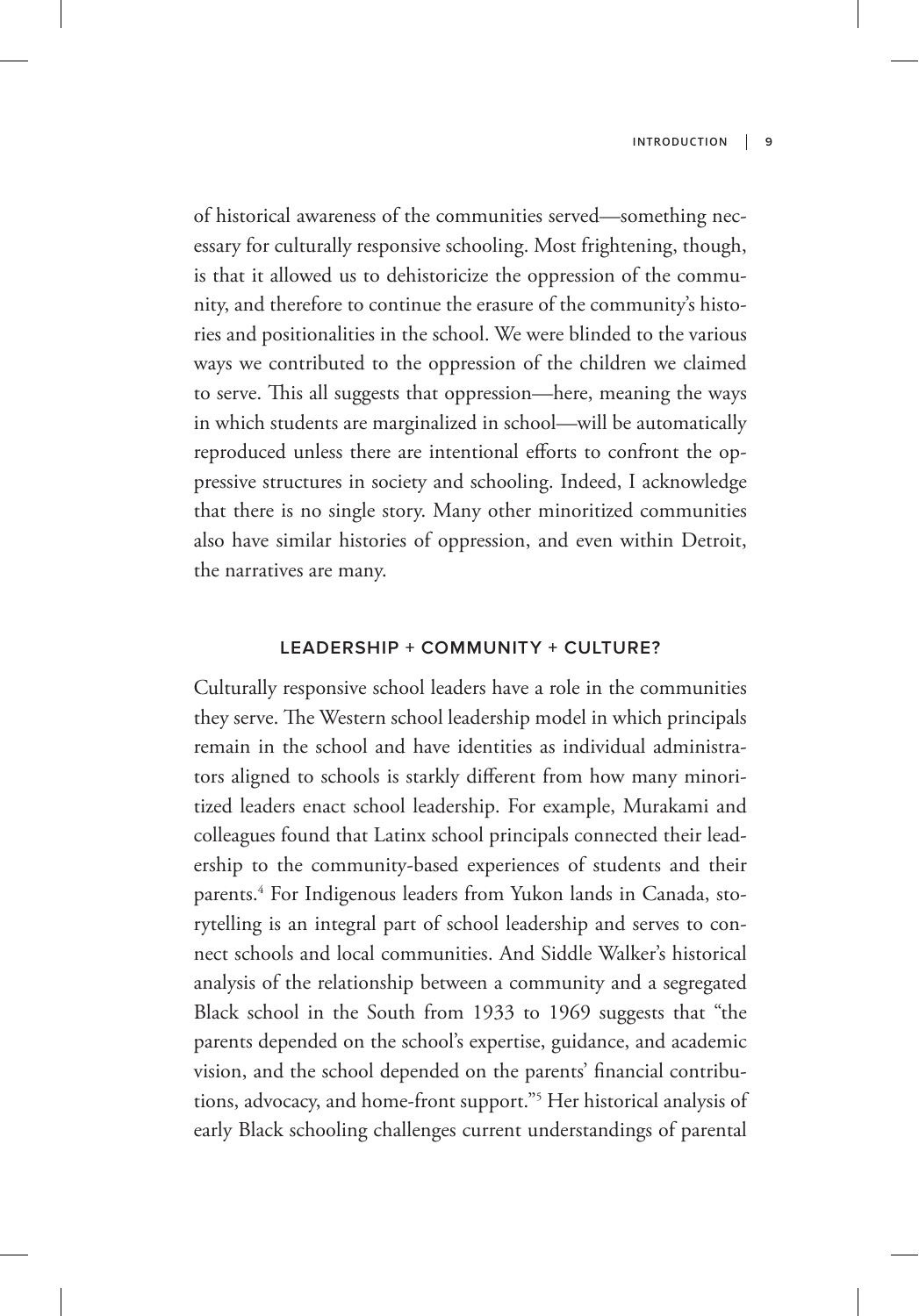involvement; the parents in her study were involved in the school in culturally specific ways. For example, while parents may not have been engaged in school in ways that many school leaders would recognize, they collectively served as the economic backbone of the school and advocated for causes that improved communities and schools. These historical expressions of Black school-community relationships allow for the following definition of school and community relations: collaborations between school and community stakeholders that benefit school, community, and student performance.

Likewise, according to Morris, early Black principals viewed their "own role as one that extends beyond the boundaries of the school."6 Both Morris's and Siddle Walker's collective research shows Black principals who were as visible, active, and trusted as other Black community leaders such as pastors, political figures, or organizational heads.7 These principals also viewed themselves as the "bridge" between themselves and the broader White community and as advocates for *community-based* causes. In her historical analysis, Tillman suggests that "the Black principal represented the Black community; [and] was regarded as the authority on educational, social and economic issues."8

#### Can Principals Be Community Leaders?

When addressing the question of *how* school leaders become community leaders, historical analyses suggest that for early Black principals, *advocating for community causes* was integral to community leadership. This entailed becoming heavily involved not only in schoolbased priorities, but also in community causes such as civil rights issues. According to Gold and colleagues, contemporary principal advocacy and organizing can actually lead to substantive and sustainable school reform.9 Therefore, consideration of *principal advocacy* allows us to unpack the ways in which school leaders can include commu-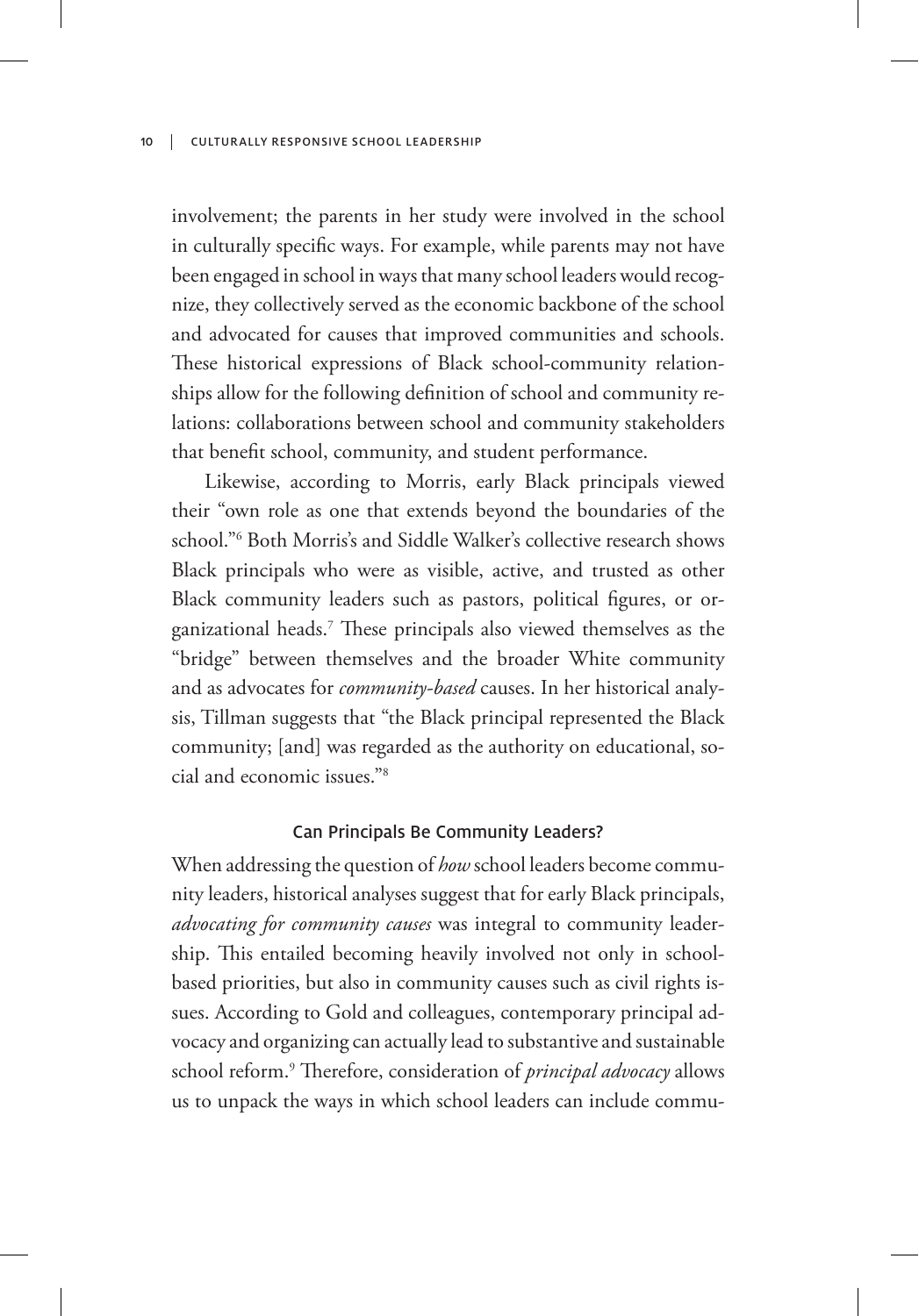nity issues (as opposed to merely school issues) as part of schoolcommunity relationships.

#### **What Is Epistemology and Why Is It Important?**

I argue throughout this book that culturally responsive school principals must lead schools with community perspectives at the center of their leadership behaviors. But how can principals shift from schoolcentric approaches to ones that are in the best interest of the communities they serve? To answer this question, I engage in a brief discussion of *epistemology* and reflect on its relevance for schools. Though the concept of epistemology originated within a branch of philosophy concerned with how knowledge comes to be understood, it has been widely appropriated by education scholars. Epistemology is concerned with anything that informs or influences us in how we learn and understand what we believe is real. For educators engaged in antibias work, this is deeply important. This is partly why people can have different realities for the same topic or phenomenon. One person's (or group's) truth is often not truth for others. Individuals and groups have different histories, experiences, and perceptions, and therefore differ greatly in how they come to know and understand reality; and because of deep epistemological differences between communities, it is difficult to generalize concepts of beauty, appropriateness, importance, or even goodness. Likewise, for educators, understandings of good or aggressive behaviors, disengagement, disrespect, grit, and even achievement are subjective and how parents, students, or community members might understand them can differ vastly. For example, educators and parents might hear the same story about a student, but have different understandings and beliefs of not only what happened, but why it happened. School leaders have always had the power to normalize schoolcentric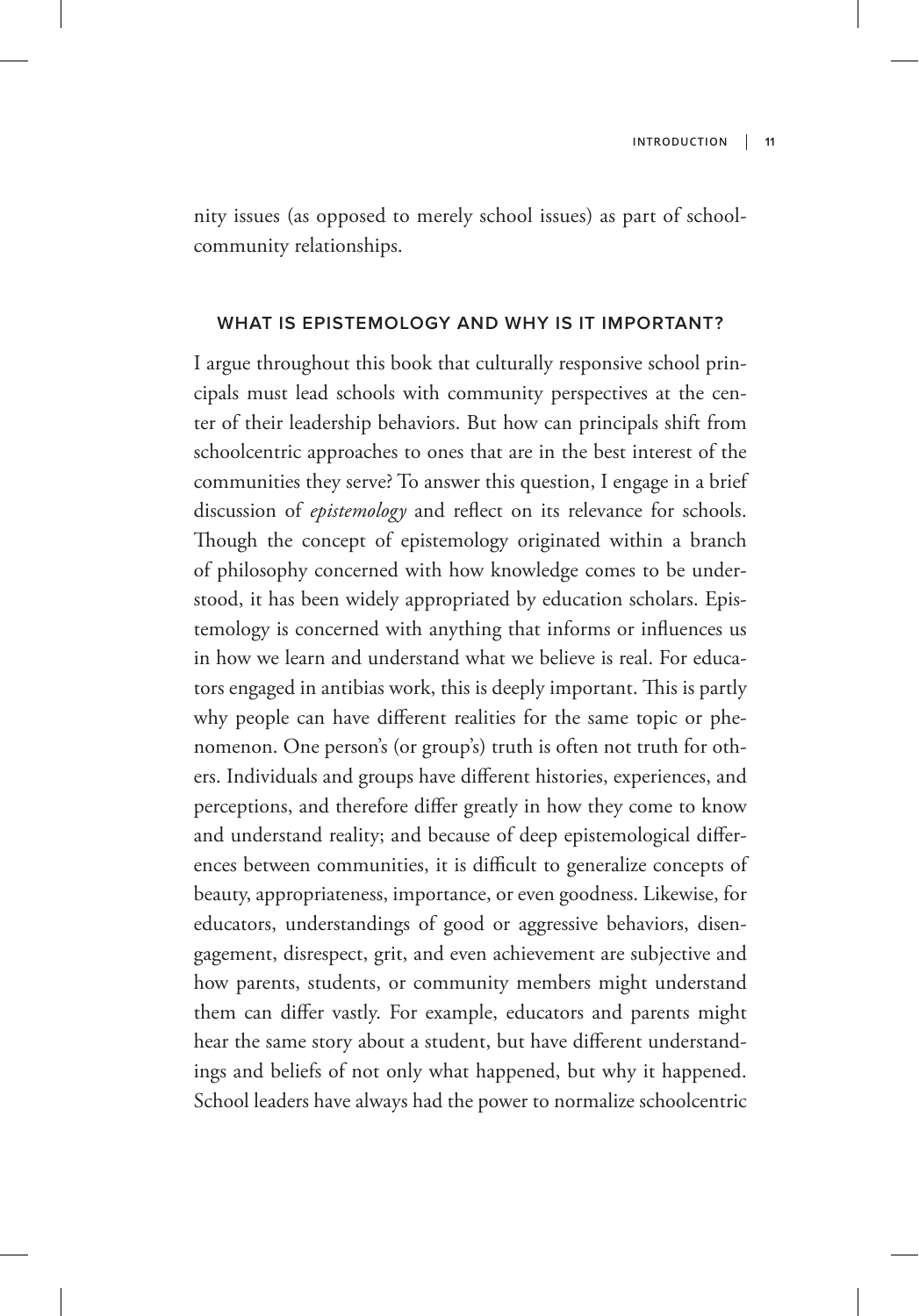and educator epistemologies in schools, and to devalue and ignore community-based and Indigenous epistemologies.

Epistemological differences help explain differences that communities have with schoolcentric thoughts of schooling. Cooper, Riehl, and Hasan state, "For the most part, however, traditional notions of parent-school relations have been unidirectional, focused on what is best for the school and children's learning in school and on how parents can assist."10 Indeed, while "communities" are neither static nor monolithic, and wide differences exist between communities, issues like safety, job growth, immigration and deportation, food security, social justice, and police brutality are likely to be more important issues for minoritized communities than standardized test scores.

In other words, what Cooper, Riehl, and Hasan are questioning is the power of the schoolcentric voice and perspective. Educators have had sole discretion to decide what is acceptable behavior and good learning in schools. Even principals who come from communities in which they work may have schoolcentric epistemologies that do not represent those of the parents and community members. Parents and community people must be fully present—both physically present, and in positions of power and policy making. But again, how can principals do this without colonizing or appropriating community and parent perspectives? It is common to see local school councils, parent-principal partnerships, and other schoolcommunity-based partnerships that veer back toward school-based goals; but now they claim to be focusing on math or reading scores, with community voice at the center of the decision to focus on academic gains. Throughout this book, I demonstrate how culturally responsive school leaders engage communities in empowering and humanizing ways, and how they leverage this community engagement to promote school environments in which minoritized students can be successful.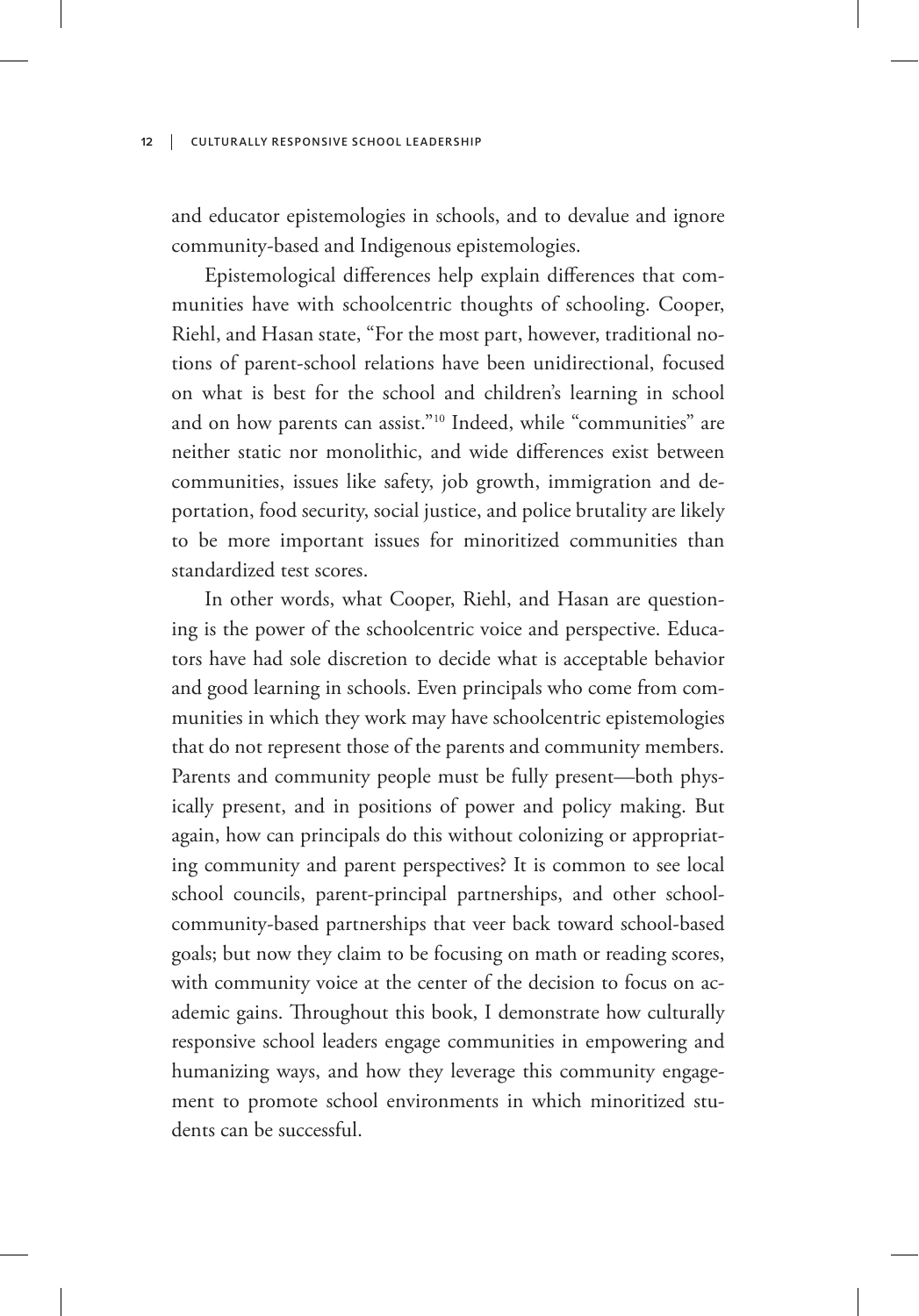#### **Culturally Responsive School Leadership**

This book is an ethnographic account of how an urban school leader enacted culturally responsive leadership in an alternative school. The research covered in this book offers powerful examples of schooling that will improve the lives of minoritized children who face structural barriers in school and society. I provide a groundbreaking account of how a school leader engaged students, parents, teachers, and neighborhood communities in ways that positively impacted organizational and leadership practice, teacher practice, and student learning. *Culturally Responsive School Leadership* presents three basic premises throughout: (1) that cultural responsiveness is a necessary component of effective school leadership; (2) that if cultural responsiveness is to be present and sustainable in school, it must foremost and consistently be promoted by school leaders; and (3) that culturally responsive school leadership (CRSL) is characterized by a core set of unique leadership behaviors, namely: (a) being critically self-reflective; (b) developing and sustaining culturally responsive teachers and curricula; (c) promoting inclusive, anti-oppressive school contexts; and (d) engaging students' Indigenous (or local neighborhood) community contexts.

Throughout the book*,* I suggest that leadership in schools should happen in close collaboration with communities, and it should empower children and families; such leadership signals that an equitable power-sharing relationship between communities and schools is optimal. Yet this core goal of empowering children and communities is often overwhelmed by a rigid, traditional top-down approach to education that emphasizes curriculum, testing, compliance, and accountability. Moreover, researchers have found some schools to be subtractive and even oppressive to minoritized students.<sup>11</sup> In the research outlined in this book, the minoritized students were so vigorously pressured in their traditional schools—for behaviors associated with their cultural background and ways of being—many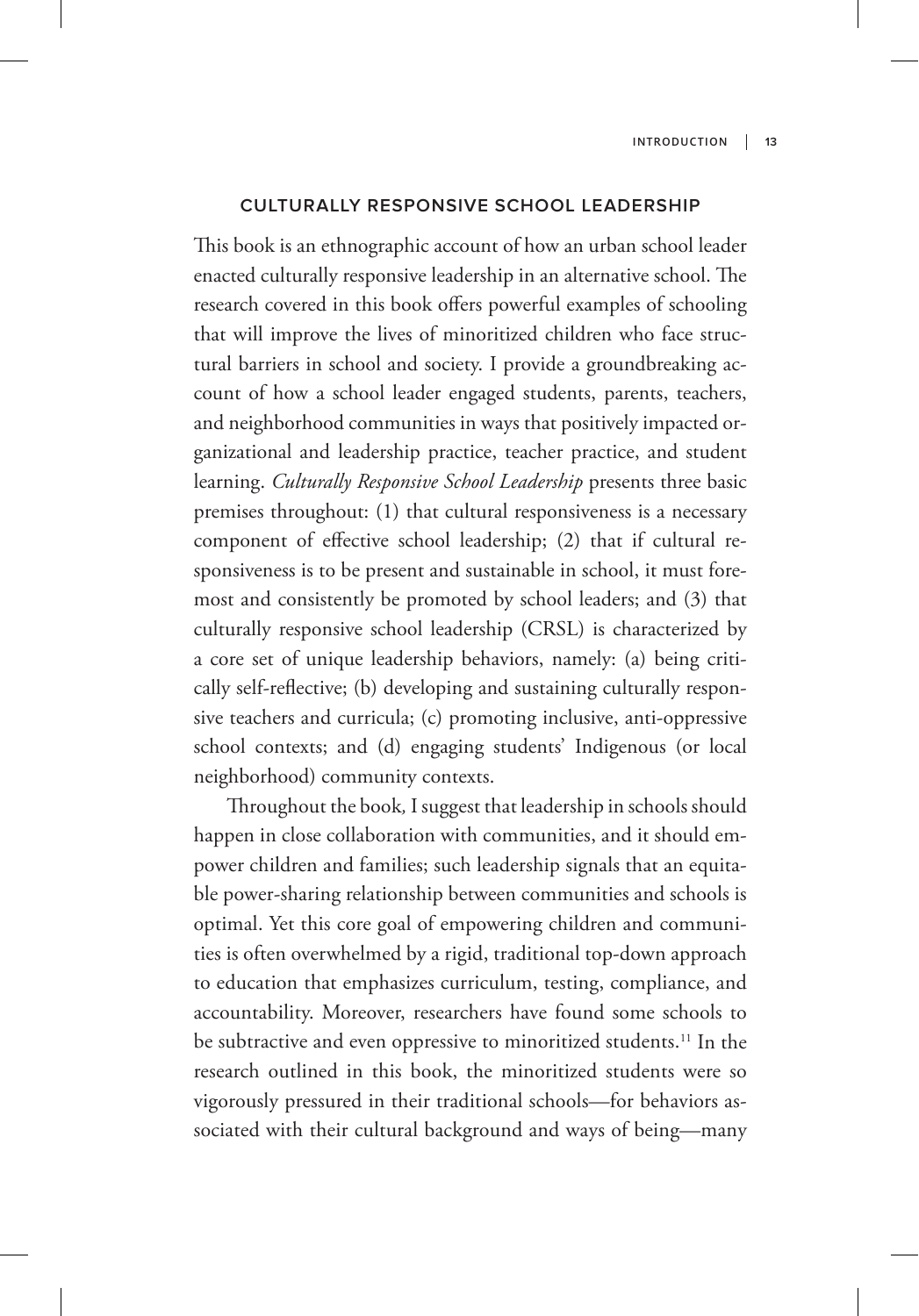chose to leave school. For example, students were targeted for their tone and manner of speech, clothing, modes of play and competition, cultural proclivities interpreted as aggressive, and many other offenses for which they were more likely to be suspended than their White peers.

### Why CRSL? Settler Colonialism, Black Slavery, and Other Types of Oppression

When I enter schools to speak with educators and school leaders, I almost always hear a version of this statement: "We know we have problems! We know achievement gaps exist! We don't want to talk about the problems anymore, we just want to know how to fix them!" To address these widespread sentiments, we must understand something of the origins and nature of US oppression. Why? Because the ways in which Indigenous, Black, Brown, and other minoritized students are currently treated in school is deeply connected with how their bodies, knowledge, land, and communities were constructed at moments in history. Glenn states:

Settler colonialism should be seen not as an event but as an ongoing structure. The logic, tenets, and identities engendered by settler colonialism persist and continue to shape race, gender, class, and sexual formations into the present . . . settler colonialism's objective is to acquire land so that colonists can settle permanently and form new communities . . . Native inhabitants represent a cheap labor source that can be harnessed to produce goods and extract materials for export to the metropole. They also serve as consumers, expanding the market for goods produced by the metropole and its other colonies. In settler colonialism, the object is to acquire land and to gain control of resources. To realize these ambitions, the first thing that must be done is to eliminate the indigenous occupants of the land. This can be accomplished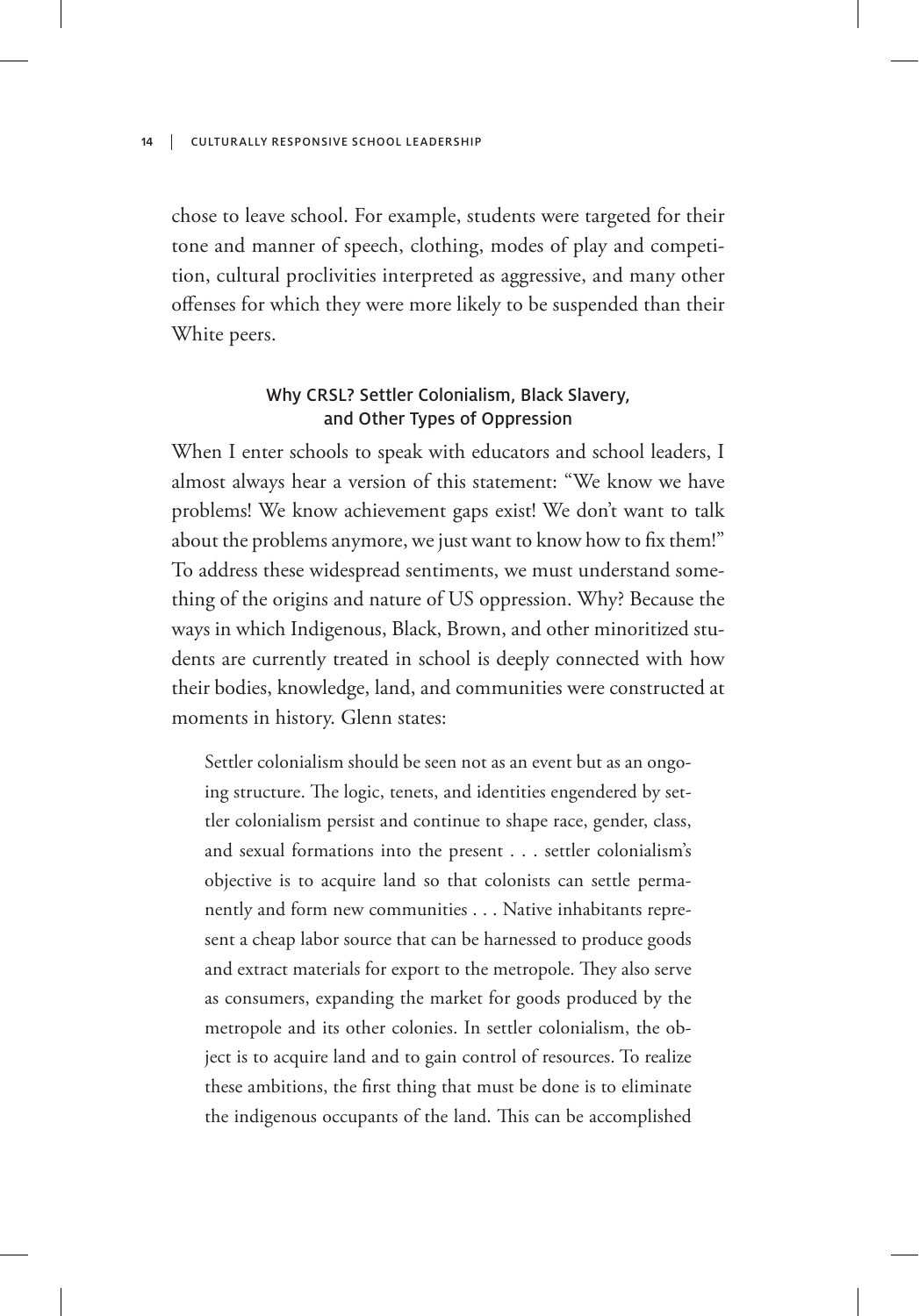in a variety of ways: genocide, forced removal from territories desired by white settlers, and confinement to reservations outside the boundaries of white settlement. It can also be accomplished through assimilation. Assimilation can be biological (e.g., through intermarriage to "dilute" indigenous blood) and/or cultural (e.g., by stripping indigenes of their culture and replacing it with settler culture). The second thing that must be done is to secure the land for settlers. This can be accomplished by imposing a modernist property regime that transforms land and resources (sometimes including people) into "things" that can be owned.12

But settler colonialists also invented discourses about minoritized people as they settled lands. Western colonizing nations like the United States have always provided a "story" about why they colonized and vanquished nations and enslaved peoples—claiming, for example, that Indigenous people were exotic subhumans or savages, and they had to be helped by being civilized. This exoticizing, or "othering," is a way of claiming—without explicitly stating—that Whiteness and Westernness is the only way one should exist. This all had deep implications for schooling and education because it is connected to arguments that suggest that schooling should only happen in one particular way. And when Europeans settled and moved to occupy nations and vanquish peoples, they claimed they were helping people who could not improve without European intervention. Schools were used as a point of departure in this regard. Images like the child in figure I.1, from the front cover of *Judge* magazine in 1899, helped sway public opinion and discourse about minoritized people.

While the child being cleaned and civilized by President McKinley appears in the trappings of a Negro and Indigenous American Indian child, he is actually Filipino, with the small caption reading: "The Filipino's First Bath: McKinley—'Oh you dirty boy'!" This picture represents a long tradition of demonizing and savagizing people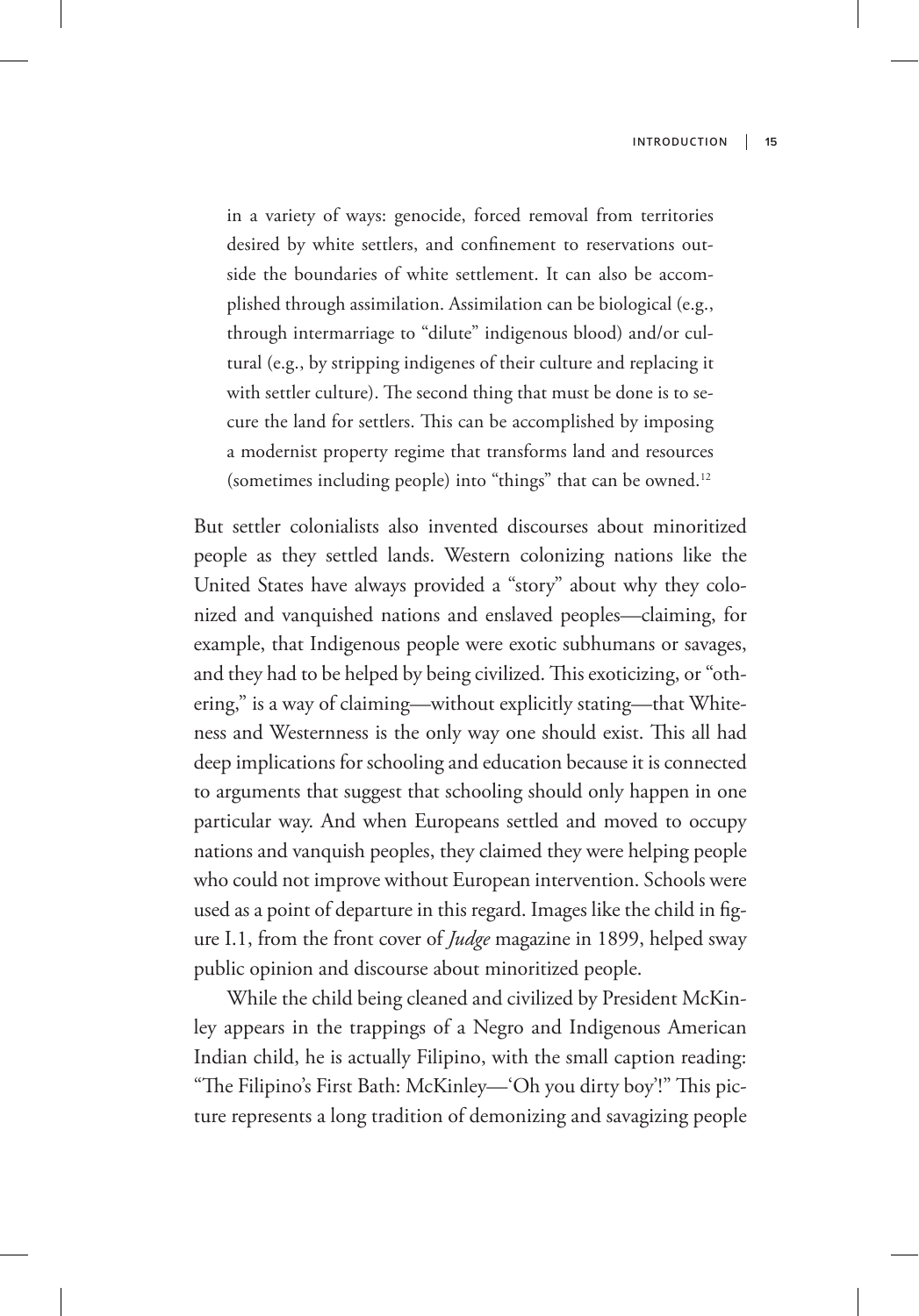

**Figure I.1** "The Filipino's First Bath: McKinley—'Oh you dirty boy!'" in *Judge* magazine (1899).

of conquest—in this case the people of the Philippines, whose colonization had begun one year earlier. As the picture suggests, Americans were civilizing, Christianizing, and cleaning Filipinos of savagery, and this is why America *had* to conquer the land. But to convince the viewers that the Filipinos were subhuman, the artist placed the Filipino child in the image of people that Americans already associated with subhuman savagery—namely Blacks and Indigenous Native Americans.

But how is the exoticizing in this 1899 magazine cover relevant for schooling, and even more so school leadership? Strikingly, when I began teaching Black students in Detroit, both my Black and White colleagues applied modern-day exotic descriptions to our minoritized students. Decolonizing scholars such as Ramon Grosfoguel and Walter Mignolo show how European and American colonizers depicted minoritized peoples as subhuman in multiple ways, but primarily via two distinct paths—biological or cultural. For those who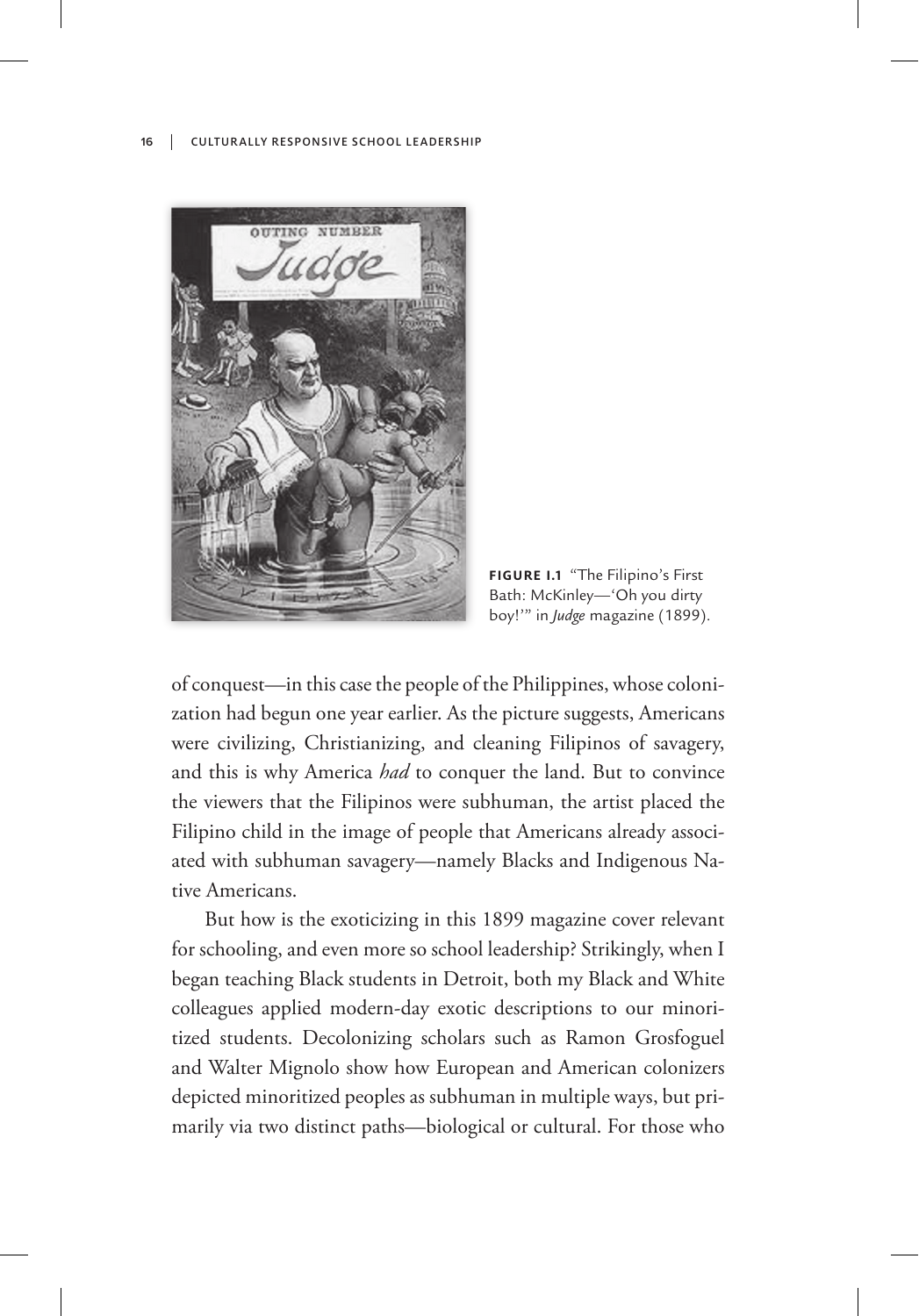were seen as culturally subhuman, colonizers felt they could easily desavagize them; in the words of Captain Richard H. Pratt, "Kill the Indian, save the man." But for those who were depicted as biologically subhuman, and who had no soul (Grosfoguel), slavery was the only option. Professor William Watkins recalls some of these earlier widespread, subhumanizing biological racist beliefs in his book, *The White Architects of Black Education*:

White people were characterized by "energetic intelligence," great physical power, stability, inclinations to self-preservation, and a love of life and liberty. Their great weakness, according to Gobineau, was a susceptibility to crossbreeding. Asians were mediocre, lacked physical strength, and wished to live undisturbed. They could never create a viable civilization. Black people, the lowest of all, possessed energy and willpower but were unstable, unconcerned about the preservation of life, given to absolutes, and easily enslaved. . . .

German zoologist Ernst Haeckel, an early advocate of Darwinism, authored *Anthropogenie* in 1874. In this book he situated Blacks on an evolutionary tree below gorillas and chimpanzees. He hypothesized that individuals, in the course of development, relive their evolutionary history, that is, ontogeny recapitulates phylogeny. Building on this theme, race theorists such as D. G. Brinton (1890) argued that some races retained infantile traits rendering them inferior to others (Ehrlich & Feldman, 1977). . . .

For Blacks the pejorative term "oran-outangs" became popular, as it placed them in the realm of chimpanzees and monkeys. Thomas Jefferson used the term "oranootan" in his writings to describe Black men and even himself when he surrendered to his own passions. . . .

In 1799, British surgeon Charles White added a new dimension to the race dialogue. He asserted that Blacks were a separate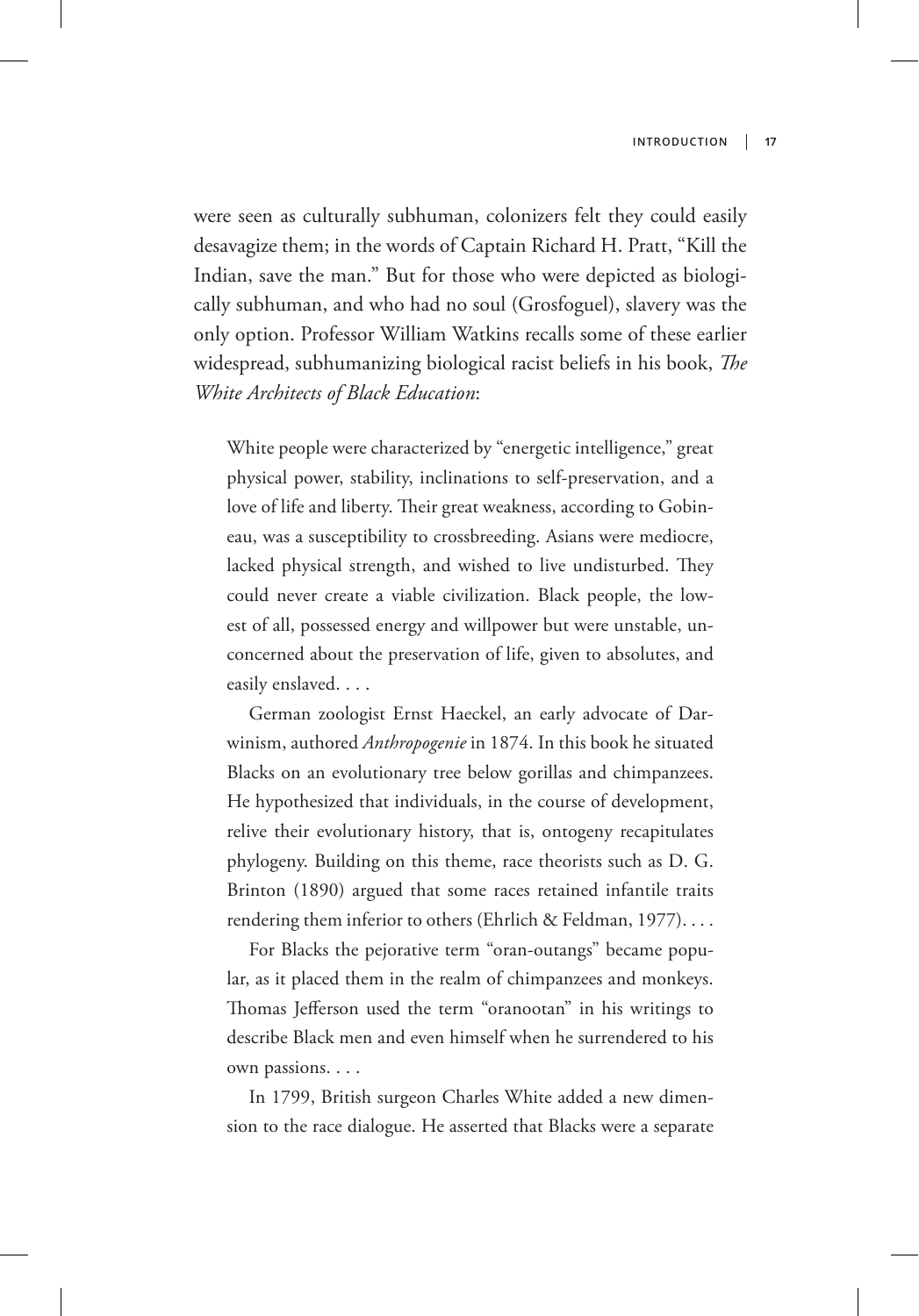species, intermediate between Whites and apes (Tucker, 1994). His book, *An Account of the Regular Gradation in Man and in Different Animals and Vegetables and from the Former to the Latter*, argued that the feet, fingers, toes, legs, hair, cheekbones, skin, arm length, skull size, size of sex organs, and body odor placed Blacks closer to the animal kingdom, most notably apes.<sup>13</sup>

In my work in schools across the United States, contemporary versions of these biological or cultural deficit discourses are often used to describe parents and students. I have heard educator colleagues describe parents as being uncaring or negligent of their children because they do not come to the school for conferences, and blame communities when they feel children misbehave; when students are described as angry, abnormal, irrational, lazy, or even from broken families, and whenever parents and students are blamed for failures of education, I can now trace many of these discourses to earlier forms of racism.

**"Minoritization" as oppression.** Of the hundreds of definitions of oppression in the literature, almost all mention the following terms: *prolonged unjust treatment*, *control*, *power*, and *authority*. Some definitions mention words such as *underclass*, *minority*, and *pressure*. For this book, I would like to focus on systemic understandings of oppression. I embrace these terms and see people in authority as being responsible for enacting or overseeing prolonged unjust treatment of the oppressed. But in my view, oppression is not always intentional and at the forefront of the minds of educators. Oppression is historical, yet its structures continue to shape the lives of minoritized people. It is reproductive, and requires little effort to reproduce. In fact, more effort is needed to *disrupt* oppressive systems found in schools. In this way, it is important to understand that all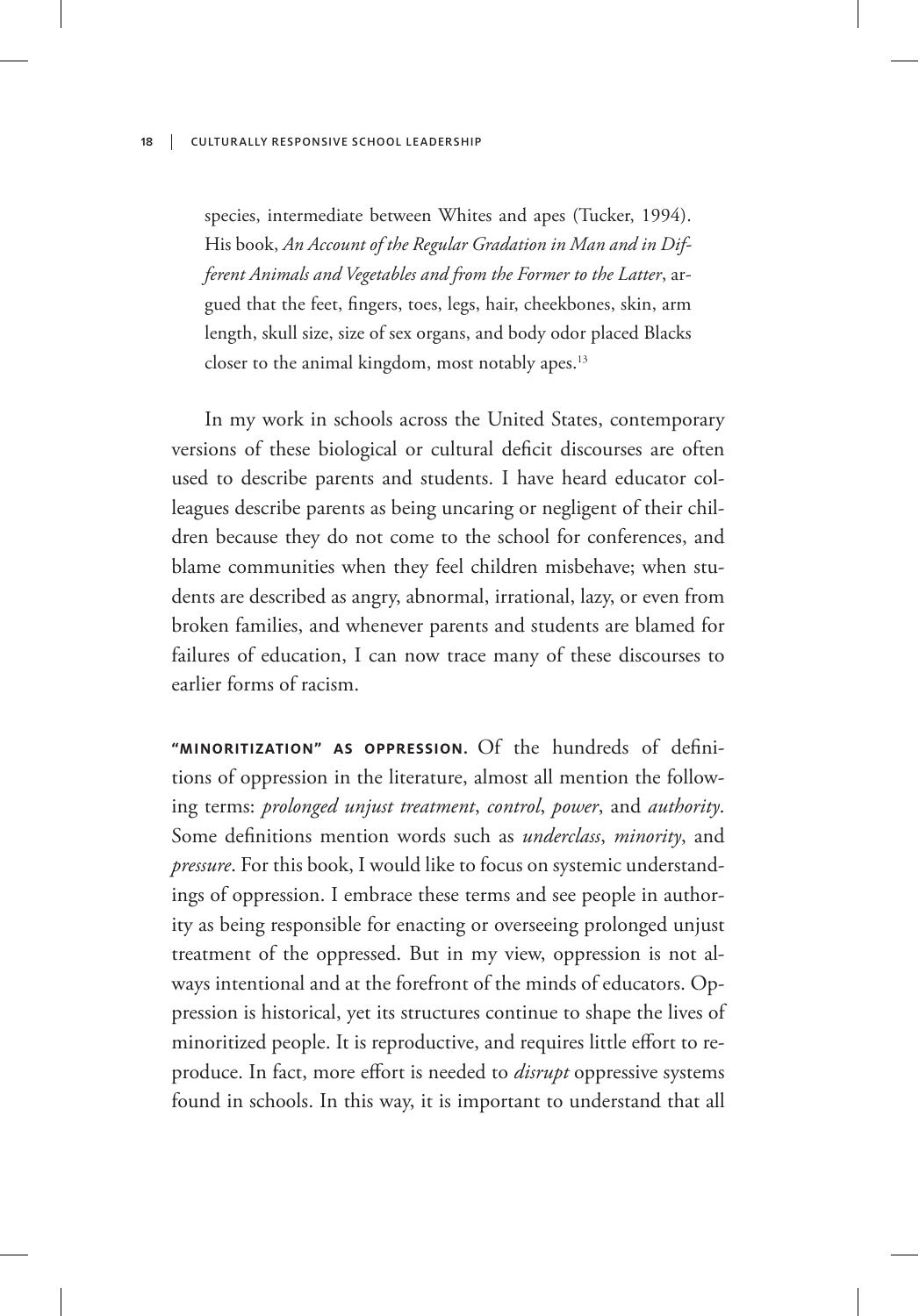educators have power in schools, particularly those with leadership responsibilities. When educators enter a school, they will assume control over systems that have been oppressive to students, particularly minoritized students. Educational leaders and teachers will either reproduce oppression, or they will contest it.

Black, Indigenous, Latinx, low-income, LGBTQ, refugee, ELL, and Muslim students are just a few examples of minoritized groups.14 By placing emphasis on *minoritization*, school leaders call attention to the structural and historical processes that marginalize and oppress group members. Minoritization can happen along racial, ethnic, cultural, linguistic, national, or other lines; the word *minoritize,* as a verb, refers to the ever-morphing nature of how and on whom oppression is enacted. For example, Singh describes the case of *religious* minoritization in the United States: "While there cannot be an official state religion in the United States, Christianity has historically been given unofficial sanction and privilege in virtually every sphere of American life. Resulting from this long tradition of Christian dominance is a strong sense of entitlement and xenophobic entrenchment in significant and powerful sections of the population."15

Though the United States is described as a secular nation, Christianity has been given significant privilege in schools. This affects not only how school holiday and vacation breaks are organized, but also the very epistemological, interpretive, and intellectual situating of schools and learning. Thus, in this example, non-Christians are "minoritized" religiously because they face barriers and lack Christian privilege. The same is true across race, gender, class, language, and so on. Even though minoritized students develop agency in school, leaders must still understand the contexts that reproduce systems of oppression and marginalization in school.<sup>16</sup> Without that understanding, it can be difficult to grasp how historically oppressive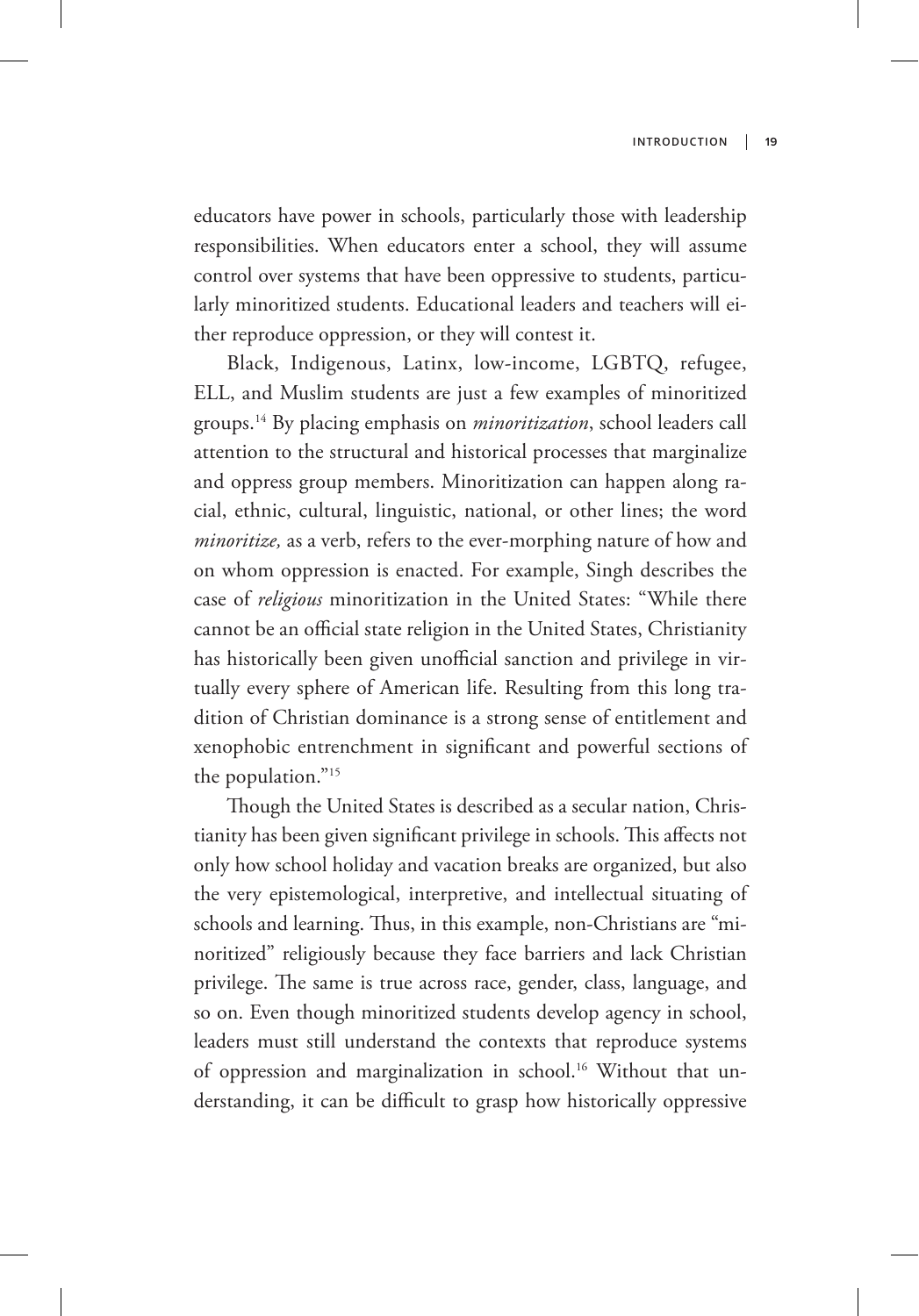structures and discourses can continue to minoritize students. In this book I call attention to those structures and discourses that are currently minoritizing students.

A final note about minoritized students: some of my scholar colleagues and friends will undoubtedly question my approach of trying to discuss *all* minoritized students in a single text. They will claim that this dilutes the trove of powerful research that looks deeply at monolithic groups of students, such as Black male, urban youth (in addition to being a Black male myself, this is a group of students on whom I have written extensively). Moreover, how about students who have multiple intersecting identities (e.g., Black *and*  low-income *and* ELL *and* refugee without citizenship *and* has been profiled by police)? And what about shifting*,* dynamic minoritized student identities—for example, those whose parents recently lost jobs, or students who changed their religious status to that of a minoritized group?

There is much validity to such concerns. But I want to be clear here: my choice to discuss minoritized groups together, as a collective, was intentional and reasoned in a few ways. One, I would argue that although differences in how minoritized students are oppressed and marginalized are definitely unique, there are also similarities; in other words, they are all shamed, decentered, physically removed, and asked to acquiesce to spaces that have not honored them or their cultures. So while Indigenous Native Americans, African Americans, and some Latinx groups are statistically more likely to be policed and removed from school, even White low-income students (and other demographic groups) will experience some minoritization as well. Two, this book is about structures, climates, and school organization and how such contexts are reproduced, as well as school leadership practices that can either confront or confirm these contexts. Thus the focus is not so much on a particular minoritized student identity, but rather on how they all identify and experience the systems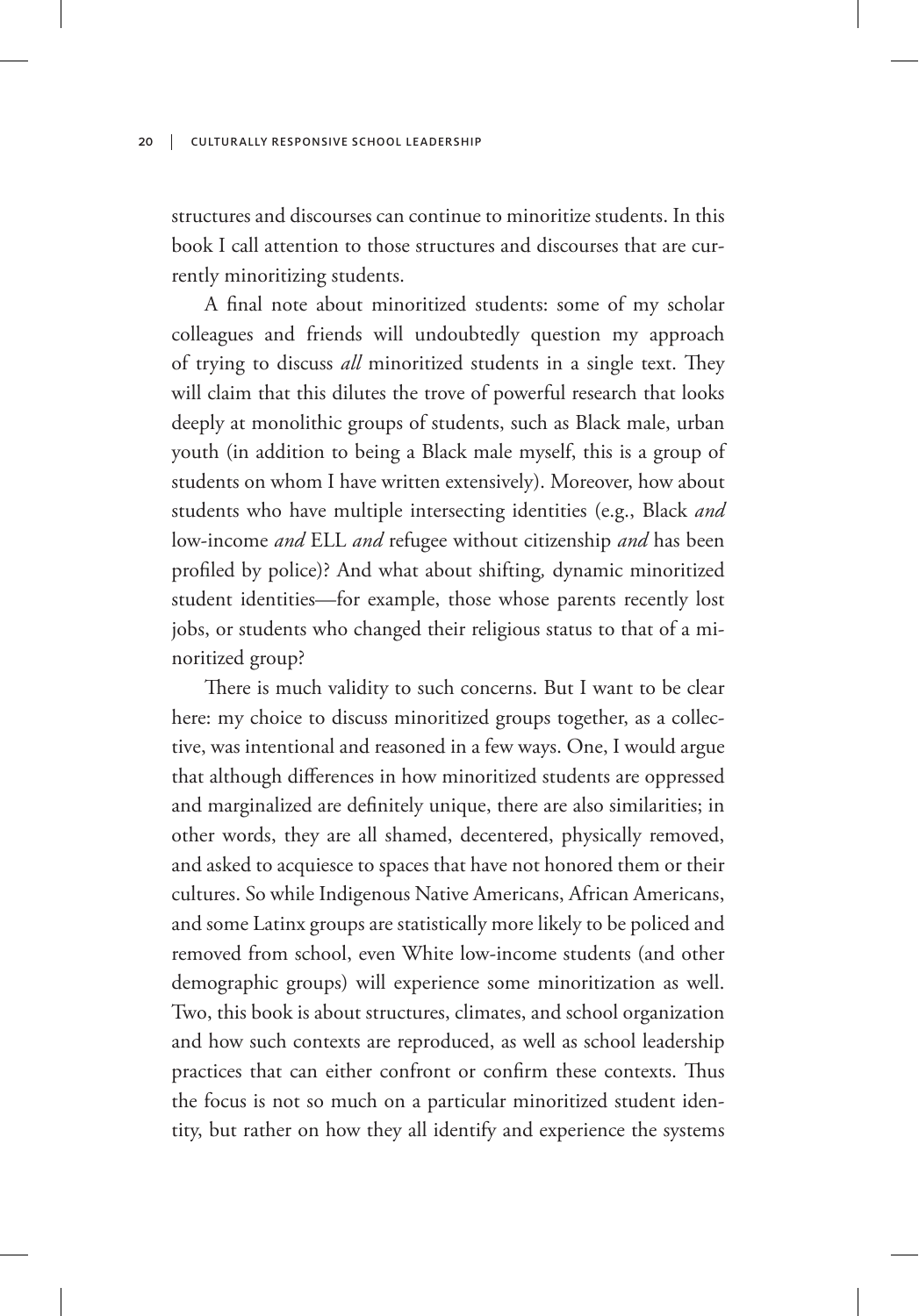in which they exist. And finally, the UAHS students were all minoritized—predominantly Black and low-income, but there were also Latinx, Arabs, Indigenous peoples, Southeast Asians, refugees, ELLs, and LGBTQ, among others. It is also important to note that they all were minoritized because of how they were often treated in schools.

**Self-determination and community empowerment.** Can leaders be culturally responsive if they do not recognize the aspirations of the communities they serve? Indeed, the historical oppressive treatment of minoritized communities—through enslavement, internment, dispossession of lands, and so forth—would understandably impact the epistemologies of minoritized students and communities. In other words, these histories of oppression are directly linked to how students and parents choose to position themselves in community and school. Because of this history of settler colonialism, scholars emphasize the importance of understanding the need for communities to craft their *own goals* based on *community needs*. This may not be aligned (and often is not) with what schools want from children and families. Thus, given the histories of oppression that some communities have faced, self-determination is primarily concerned with community empowerment.

One goal of *community engagement* is for schools to find culturally responsive ways to connect with communities they serve, but this focus remains schoolcentric. The ultimate goal of *community empowerment*, however, is for communities to become healthy, whole, free from oppression, and positioned to craft and live out their own vision. Both are useful, and will benefit the educational experiences of minoritized youth. While some community-based goals and epistemologies may not seem to explicitly espouse educational goals, the results of this study suggest that healthier communities indeed *will*  contribute to smarter and more successful students, trusting and engaged parents, and critically self-reflective teachers.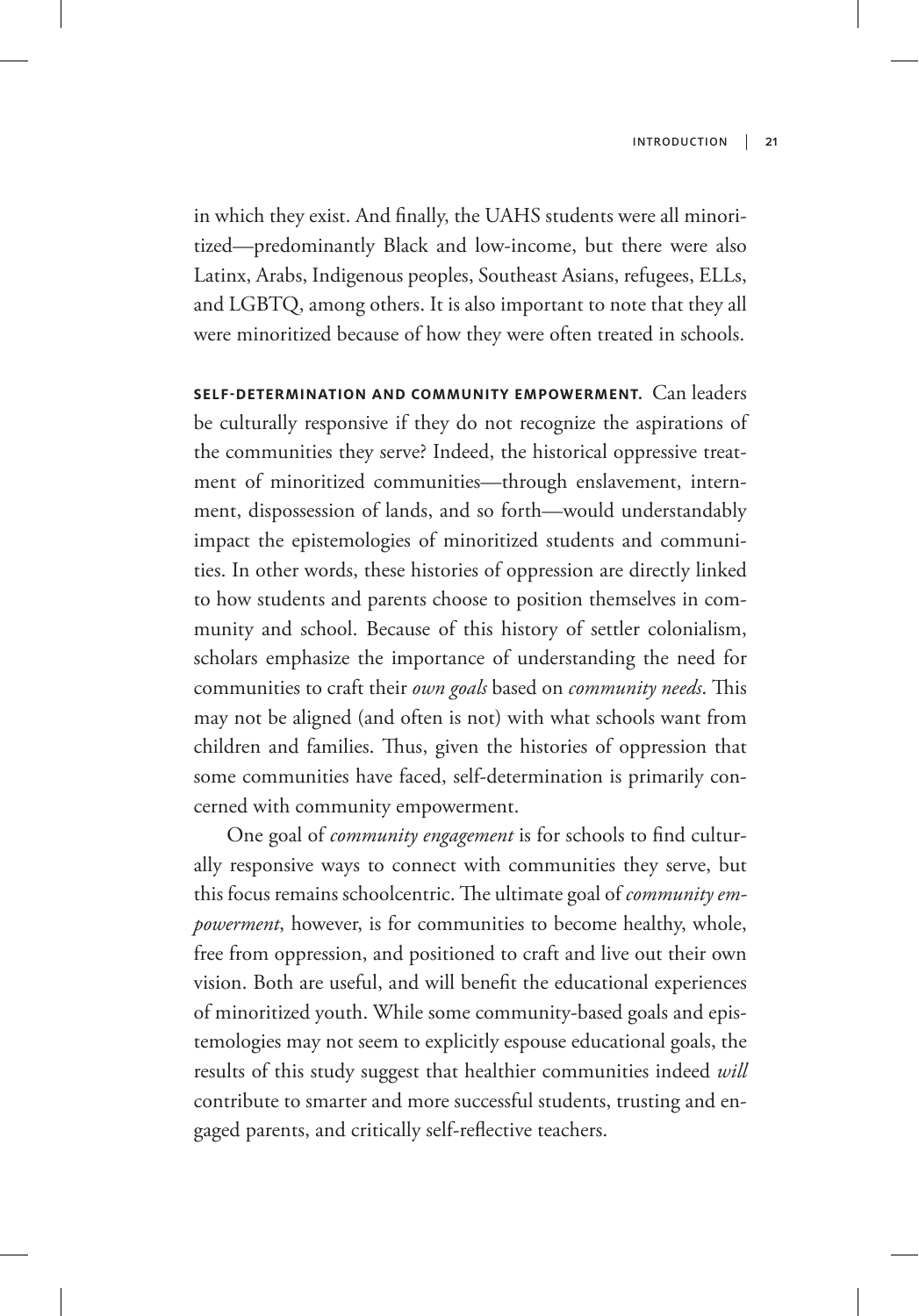### **Continuing Oppression in Schools: How Schools Were and Continue to Be Exclusionary**

Educators often discuss and ponder why "achievement gaps" not only exist but stubbornly persist. Many educators believe their Indigenous American Indian, Latinx, African American, refugee, low-income, and ELL students are generally performing worse than their White middle- and upper-income students. Some districts have invested literally millions of dollars in addressing problems of inequity, going from one reform or consultant to the next, often based on what they have heard other districts were doing. Unfortunately, these reforms have often not worked as well as educators expected; not surprisingly, this has led to reform fatigue. Most schools are evaluated using test scores, class failure rates, and high school graduation rates. Yet few districts have conducted *equity audits* as a way to more precisely implement reforms.17

The correlation between school experiences and life opportunities and incarceration has been widely discussed. Scholars have long maintained that school disciplinary experiences are directly connected to prison rates, for instance. Indeed, for many educators, these links are alarming. The figures in the appendix at the end of this chapter, "Data on High School Opportunities and Exclusions," highlight data that is worrisome to most educators.

These figures tell a horrifying story. The earlier graphs demonstrate an incessant racial oppression in US schools that has existed since the beginning of the education of Black, Native American, and Latinx students in the United States. But the later figures (see chapter appendix figures 7, 8, 9, and 10) show the impact of this oppressive education. In other words, the overrepresentation of minoritized students in remedial programs, disabilities programs, disciplinary programs, and poor academic performance directly impacts students' future; it affects their college attendance and graduation rate, their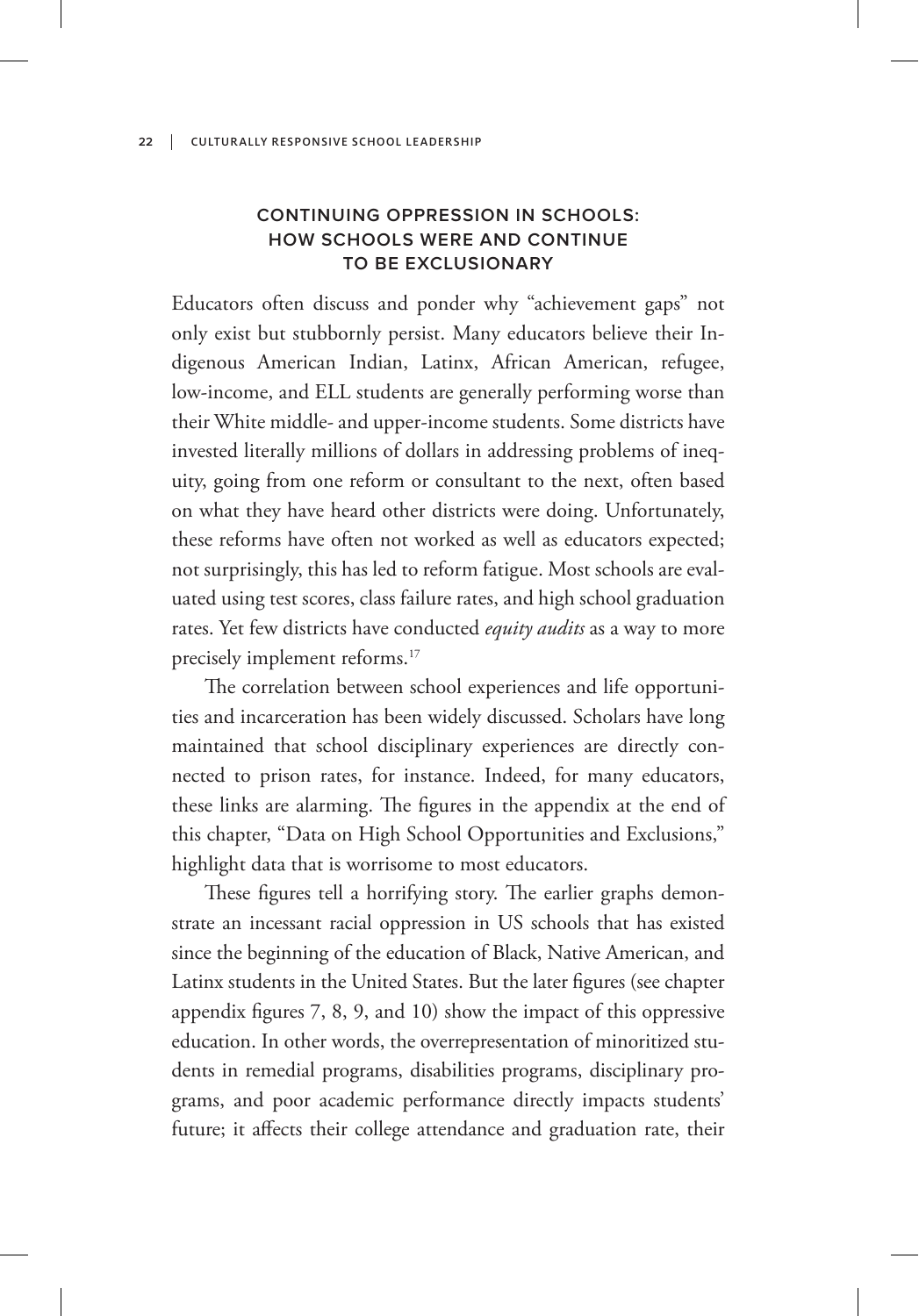employment rates, and even the likelihood that they will spend time in prison. That is, the same students who are minoritized in education are overrepresented in prison: while Blacks are less that 15 percent of the total US population, they represent 37 percent of the overall inmate population. And Latinx prison rates are not far behind, as their incarceration rate is roughly double their percentage in the general population. But is this correlation between the treatment of minoritized students in school and prison causal? Actually, yes. Many studies are beginning to suggest the two trends are linked.<sup>18</sup>

It is important that educators see that their actions toward minoritized students can, quite literally, impact the life trajectories of those students; it is alarming that educators' treatment of a Black male student, for example, can influence whether or not he ends up in prison! Another telling finding about these figures is the deep connection between academic and disciplinary data. Students who are treated badly in school perform worse, and vice versa. Table I.1 gives

| Earlier oppressive practice                                                                              | <b>Current school practice</b>                                                                      |
|----------------------------------------------------------------------------------------------------------|-----------------------------------------------------------------------------------------------------|
| Enslaving/confining Blacks on<br>enslavement plantations                                                 | Normalizing the practice of sending<br>Black students to in-school suspension<br>spaces             |
| Forcing Native Americans to enroll in<br>"Indian schools" to cleanse them of<br>their Indigenous culture | Preventing Native American students<br>from congregating in a school space                          |
| Placing Japanese Americans in<br>internment camps                                                        | Allowing students to languish in ESL<br>spaces, even when they are already<br>proficient in English |
| Lynching Black men, women, and<br>children because of White fears                                        | Cultural or racial shaming of Black<br>students in school                                           |
| Beating immigrants for speaking<br>native languages in school                                            | Shaming and harassing immigrants for<br>speaking native languages in school                         |

#### **Table I.1** Successive oppression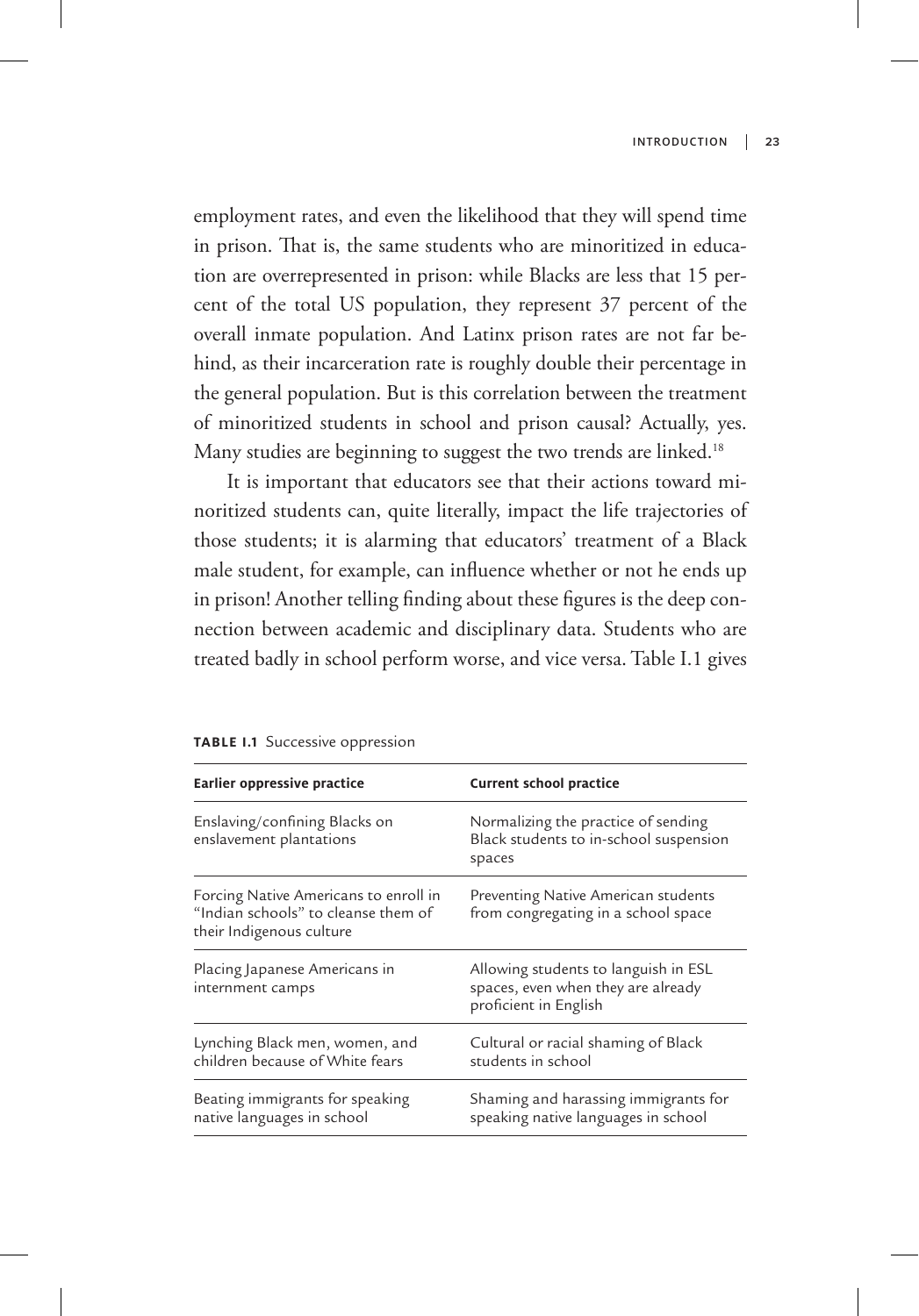examples of everyday school practices and my attempt to connect them to oppressive historical precedents.

### **Culturally Responsive School Leadership, Anti-Oppression, and Social Justice**

A commitment to social justice and anti-oppression has become quite important to the field of educational leadership.<sup>19</sup> Though broader in scope, CRSL incorporates aspects of transformative and social justice leadership, mainly critical consciousness and praxis. Cultural responsiveness also focuses on pedagogy, curriculum, and instruction. But for cultural responsiveness to be sustainable, leadership and leadership preparation must be a central part of the conversation. Judith Touré recommends that educational leadership professors and policy makers perform "a reexamination of requirements for leadership preparation which currently lack an emphasis on culturally relevant leadership content knowledge or issues of social justice."20

The anti-oppressive stance of school leaders must explicitly include a commitment to advocating for the inclusion of traditionally marginalized students.<sup>21</sup> Madhlangobe and Gordon note that culturally responsive school leaders show determination to create a welcoming school environment for all students and their parents.<sup>22</sup> But this is not easy given that student marginalization is often historical, normalized, and "invisibilized" in most educational contexts. Leaders who are not critically self-aware or knowledgeable about racism and other histories of oppression, and who do not embrace anti-oppression and social justice, will reproduce racism and other forms of systemic oppression in their schools.23

The research that I share in *Culturally Responsive School Leadership* raises critical questions about the assumed foundations of ed-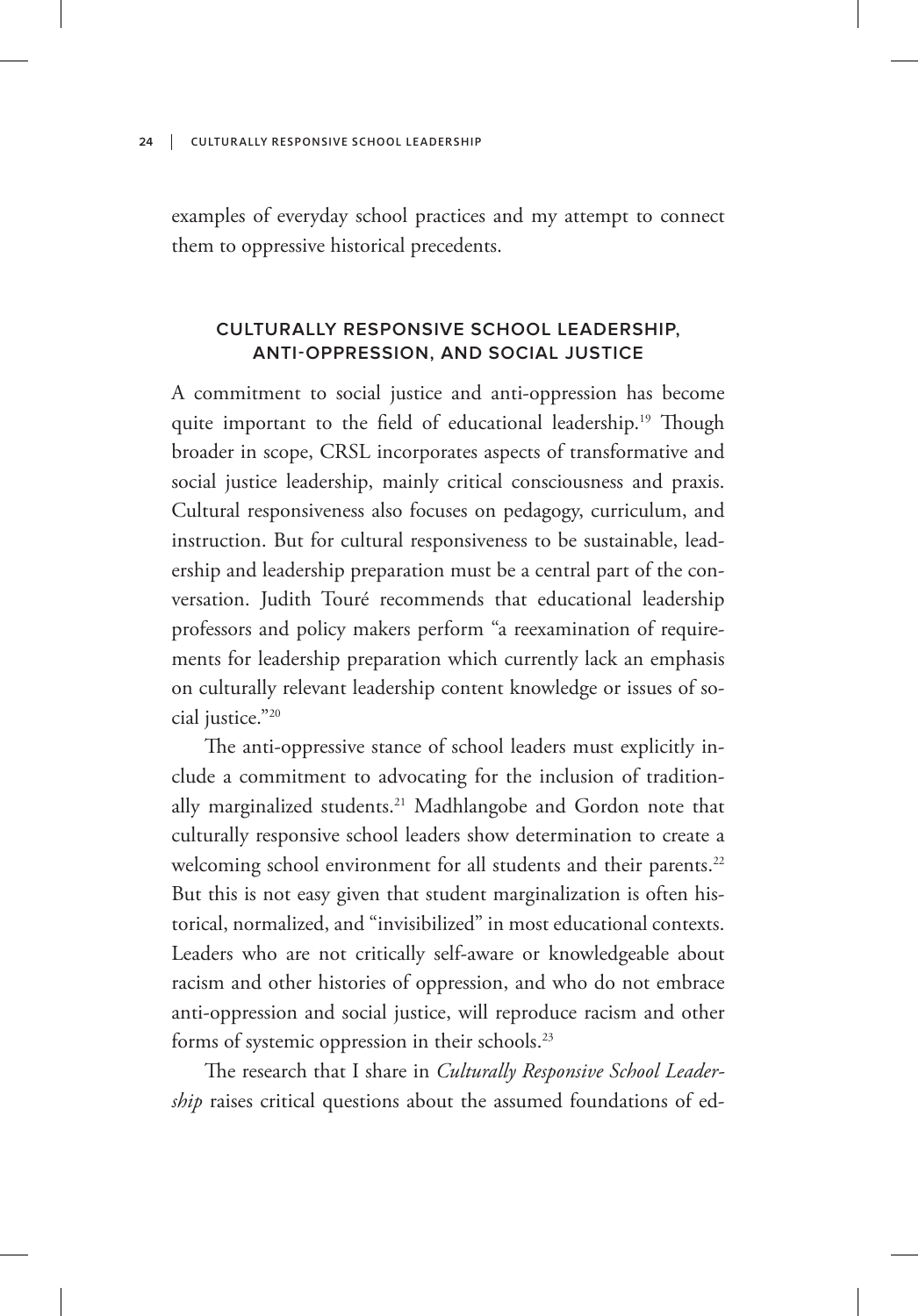ucational leadership, as it pushes up against traditional leadership models. While many leadership models focus on instructional and transformational leadership, which almost exclusively highlight the school context, this book draws a broader picture of leadership that centers not on school interests, but on communities. I consider, for example, how neighborhoods and communities have often viewed and interacted with leaders as I explore the current roles of school principals. I begin with an assumption that CRSL behaviors are accessible to *any* school leader truly interested in positive change in her or his school and community.

### **Foregrounding and Assumptions**

This book contributes to emerging scholarship on culturally responsive schooling because, while the overwhelming amount of scholarship has centered on culturally responsive teaching, pedagogy, or curriculum, it has ironically neglected leadership—arguably the most sustaining, salient, and foregrounding aspect of any type of culturally responsive reform. This is an oversight, given that leaders are often considered to be the drivers of reform and the connection between policy and practice. They are also held accountable for the growth and efficacy of their teachers; they are best positioned to improve the practice of teachers who are persistently exclusionary and resistant to cultural responsiveness; they are best poised to develop the willing teachers who can actually *become* culturally unresponsive to new, unfamiliar children; and they are uniquely positioned to impact nonclassroom spaces in the school. I also address the increasingly important topic of how school leaders must become situated in the communities they serve. This book, therefore, focuses on school *leaders* because they have been entrusted to ensure that schools are serving the needs of marginalized children. With this backdrop, I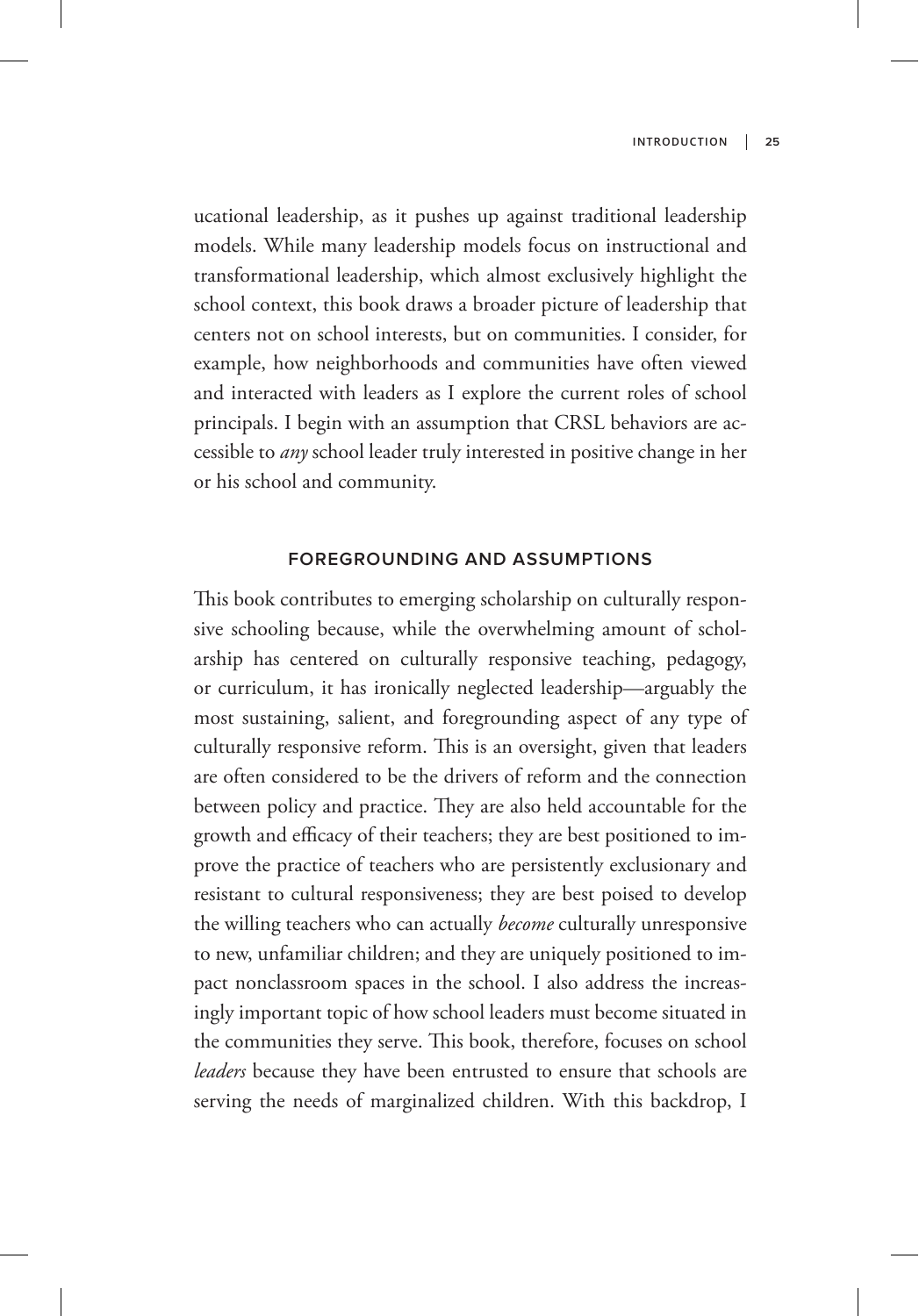address two broader questions, with a set of subquestions that are addressed in each of the chapters. The broader questions are:

- • What are the culturally responsive school leadership behaviors that can improve the lives and educational experiences of minoritized children?
- • How can CRSL behaviors be exemplified in other schools? The subquestions are:
	- • In what ways do schools and school leaders contribute to or resist disparities and inequities in school?
	- • What roles do schools and school leaders play in either reproducing or resisting oppression in school environments?
	- • How can "traditional" leadership behaviors be adjusted or nuanced to address the needs of minoritized students?
	- • What leadership behaviors can support culturally responsive pedagogy, curriculum, and instruction?
	- • To what extent must school leaders engage the communities they serve in order to be culturally responsive? What can schools do to earn the trust and credibility of the communities they serve?
	- • How can schools validate the identities and aspirations of children they serve?

These questions bring history and theory into focus for practitioners and scholars alike. They allow us to recognize that is not possible to promote culturally responsive schooling without understanding the history of how schools became culturally Eurocentric. The questions also suggest that histories of oppression must be at the center of culturally responsive reforms. There can be no quick fixes or erasures and silencing of historical contexts while promoting equitable schools.

To effectively lead minoritized communities, school leaders must include parents and communities in their leadership activities;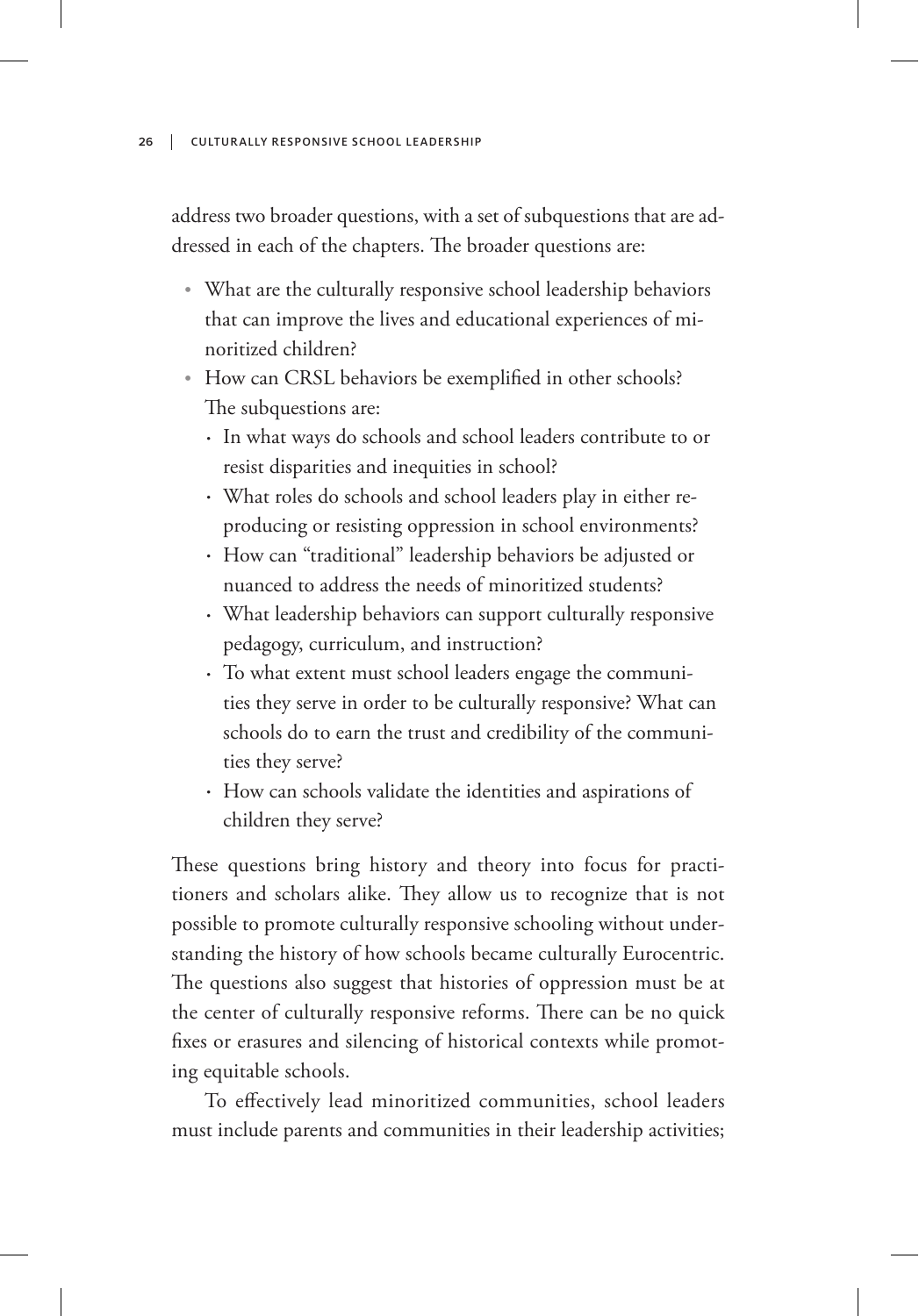community-based histories and perceptions must be at the center of reform efforts. To push back on education as a schoolcentric enterprise—which recolonizes communities of color in dynamic, iterative ways—school leaders must find ways to engage communities without merely reinscribing schoolcentric perspectives, but with the added claim that schools are "involving" or, even worse, "training" the community. This book puts forth *one* way that this could happen.

### **Organization of the Book**

In chapter 1, I argue that schoolcentric approaches to education oppress and marginalize minoritized students and communities. I theorize about minoritized community oppression and the impact that this oppression has in schools; I explain that some schools and educators are exclusionary not only to students as individuals, but toward entire communities. My primary goal in this chapter is to demonstrate how culturally responsive school leadership positively impacts schools and communities, and how it must be an integral part of any school reform. But the lack of CRSL is a reproduction of oppression, despite the good intentions that some educational leaders may have. The data and narratives in this chapter demonstrate historical tensions between schools and the communities, and trace how and why historical tensions persist between the two. I then trace the historical and cultural aspects of school leadership and school-community partnerships.<sup>24</sup>

Chapter 2 presents the practice of *critical self-reflection* for school leaders who serve minoritized students. Pulling on the works of Gooden and Dantley and Capper, Theoharis, and Sebastian, I present data that suggests that critical self-reflection must be personal, but that it cannot *only* be personal.<sup>25</sup> I look at ways that critical selfreflection must be systemic, and encompass multiple structures throughout schools and districts. Since racism and other types of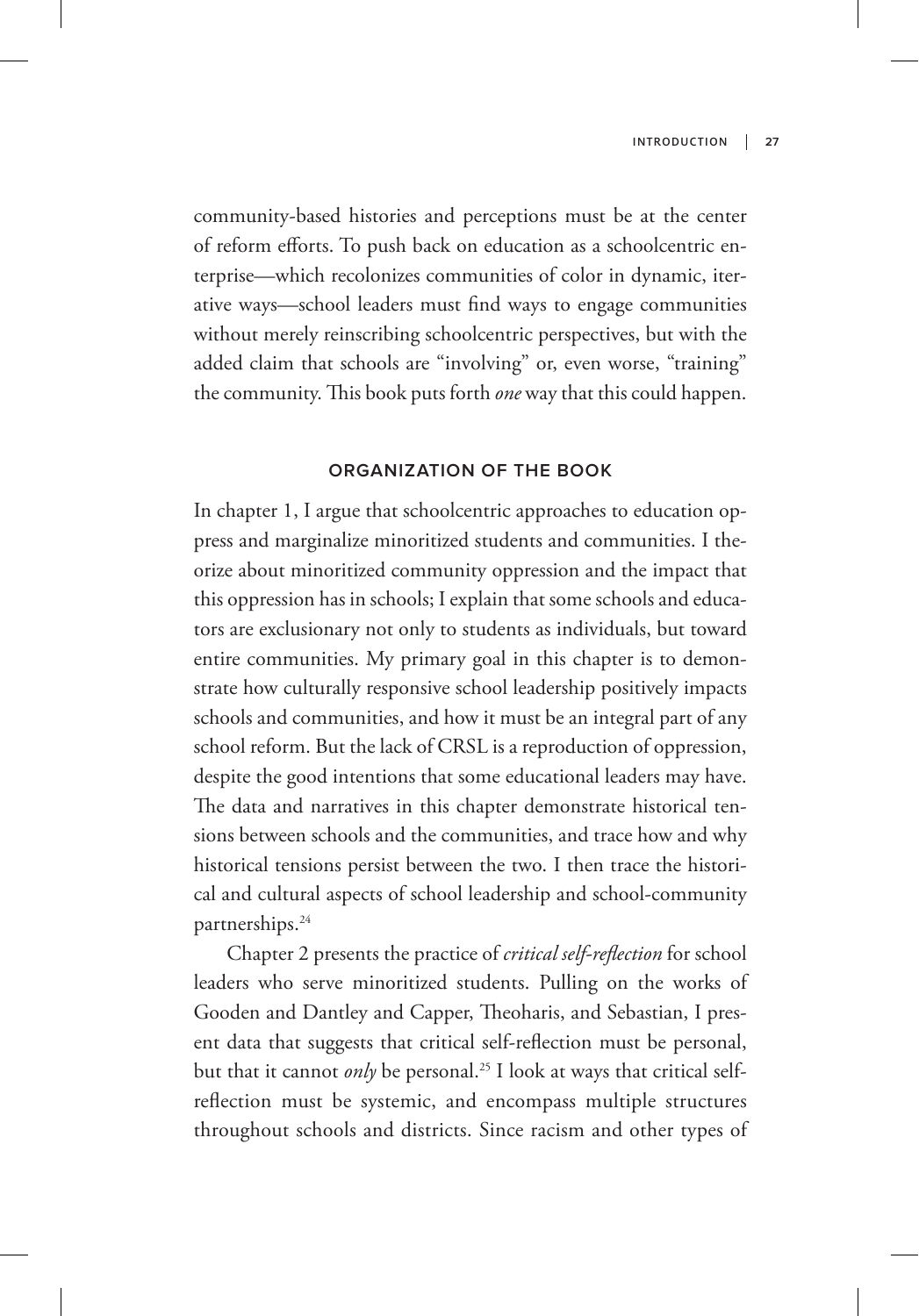oppression are so ubiquitous and normalized that they are often invisiblized, the formal and informal school structures must have levers in place that push against oppression. It is inevitable that administrators will either resist, or reproduce and reify, oppression in schools. For this reason, Joe, the principal at UAHS, continually reflected on ways that he and his staff were serving (or underserving) children.

I share evidence of how Joe fostered a staff discourse that placed students' lives at the center of the work at UAHS. This critical self-reflective posture was expressed in different ways; in some instances, Joe coached and mentored staff members, and in other cases, he challenged people directly about their treatment of children. Yet, his work did not stop with the staff; I include descriptions of Joe's administrative practices, such as "rap sessions," that contributed to the *self-advocacy* of students. I conclude the chapter by theorizing about what critical self-reflection and self-advocacy might look like in schools and districts that serve minoritized students.

In chapter 3, I use data to highlight the connection between students, space, and exclusion in school. Using the seminal work of Gupta and Ferguson as well as scholars like Appadurai, Dei, Foucault, and Rosaldo, I show how traditional schools routinely pushed the minoritized students in this study out of school by retrofitting school space to exclusively accommodate middle-class White students.26 Joe rejected this exclusionary impulse that some of his teachers displayed. Instead, he challenged his teachers to accept many of the behaviors that they personally found distasteful, or even incompliant with school policy and expectations. Joe viewed hip-hop language and aesthetic, as well as "aggressive," "disrespectful," or "insubordinate" behaviors such as sagging pants, marijuana use, and profanity, as subordinate to the students' personal and academic needs. This widening of the school space was a core part of Joe's inclusionary school culture, and this inclusiveness ultimately contributed to student comfort and school completion.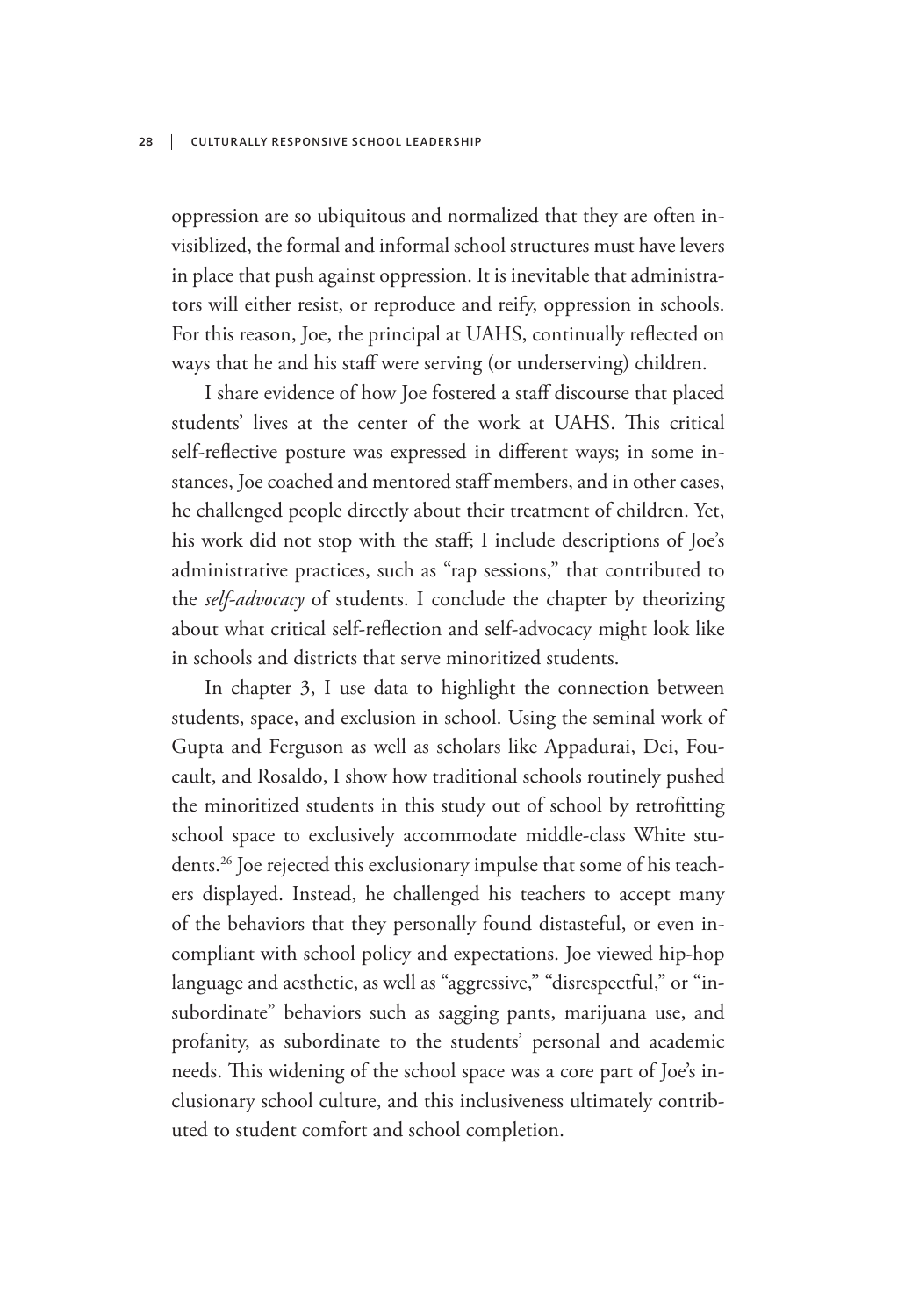Building on the politics of bodies and space covered in chapter 3, in chapter 4 I present ways that culturally responsive school leaders embrace the expressions of student identity and the voices that are most often marginalized in school. Through a process I call *identity confluence*, the data suggests that students' academic identities are developed alongside local Indigenous identities that typically are pushed out of school. Here the works of Mehan, Hubbard, and Villanueva as well as my own research are both important.<sup>27</sup> This chapter identifies and challenges practices that contribute to the marginalization of minoritized student identities. As the school leader, Joe not only tolerated the local Indigenous and community-based identities, but showed he valued them by engaging and advocating for them. Thus, in addition to refusing to disparage students' Indigenous identities, he promoted a school environment that fostered *academic* identities as well.<sup>28</sup>

Chapter 5 addresses some of the core components of what school leadership is thought to be—instructional leadership of pedagogy and curriculum. Unfortunately, most teachers have not been trained to be culturally responsive educators, and the curricula they use often neglect and are even hostile toward students' cultural knowledge and selves. Many educators have expressed frustration that they do not know *how* to obtain cultural knowledge—either for themselves in improving their craft, or for their curriculum so that their students may see themselves positively represented in the content. In this chapter, I argue that the leader's role is central to developing culturally responsive teachers and curriculum. I use the works of Tillman, Khalifa, Siddle Walker, and Allen, Jacobson, and Lomotey to theorize about the role of principals in developing culturally responsive teachers.29 This accomplishes another significant development in educational leadership: I use scholarship in an attempt to add culturally responsive lenses to understandings of transformational, distributed, and instructional leadership models.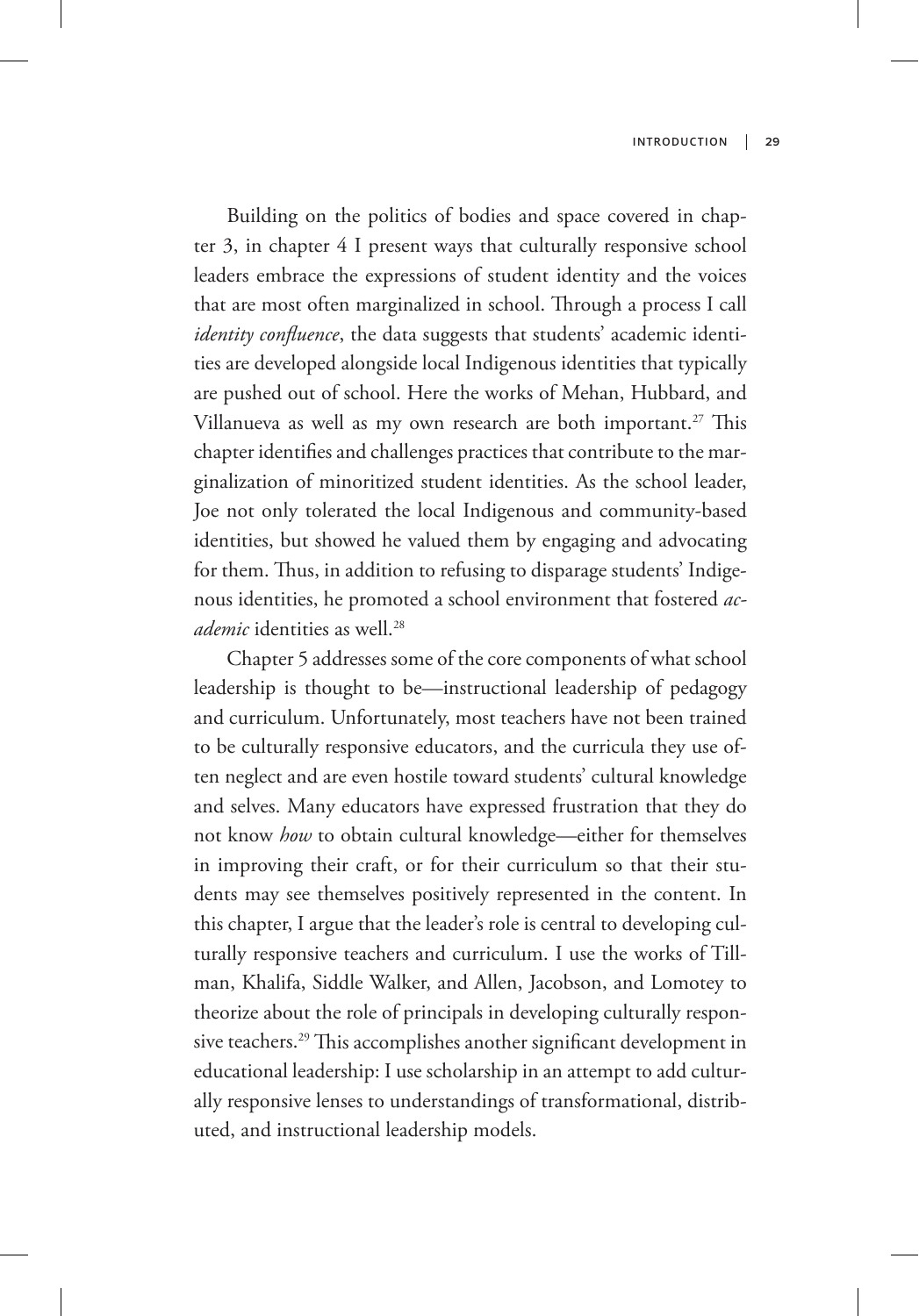I draw out my argument in this chapter by sharing ethnographic accounts of how CRSL principals must engage communities in their roles as instructional leaders. Principals are the central driving force of instructional leadership and curriculum development in schools. Extending this case, I share evidence of how Joe developed culturally responsive teachers in his school. I recount how teachers engaged in deal making with students, which is a tactic that lowers academic expectations for minoritized students. Killing students with empathy or kindness, while at the same time requiring little, is—plain and simple—racism, and diminishes students' chances for academic success.<sup>30</sup> But at UAHS, Joe began by modeling and mentoring his teachers out of exclusionary practices. If teachers resisted and remained exclusionary toward students, he worked to more assertively push them toward equity. I use students' connection to and reliance on hip-hop music and aesthetic to demonstrate how principals can help teachers provide a more culturally responsive curriculum. While school leaders certainly have limitations about what can happen within classrooms, this work suggests they can yield considerable pedagogical and curricular influence in schools.

Along with the earlier chapters on school space and student identity confluence, chapter 6 discusses community engagement from the perspective of what most see as school-community relations. Traditional school leaders are often uncomfortable outside of the school walls and a few sporting events. However, the ethnographic findings in this study push the role of the school leader much deeper into the students' home communities. Thus, this paradigmatic shift significantly expands traditional notions of school-community relationships: it not only requires mutual presence of schools and communities, but also engagement in and advocacy for community-based causes. Using my own research as well as the works of other scholars such as Morris, Walker, and Cooper to frame the discussion, I show how principals must venture into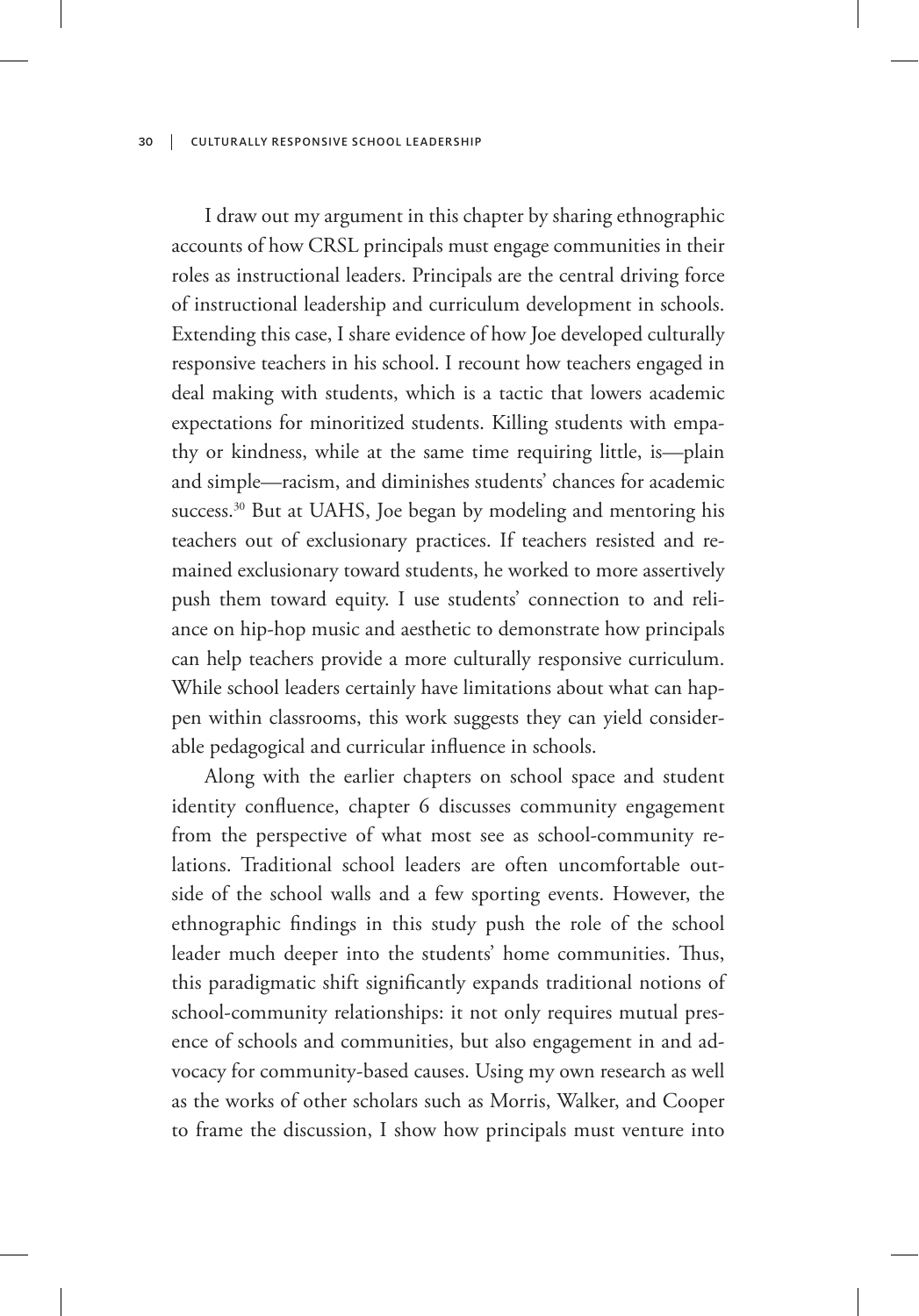communities, though it must be on the community's own terms.<sup>31</sup> I present glimpses of both community-in-school and school-incommunity, and conclude the chapter by making the case that CRSL entails an advocacy for community-based causes and interests which are often unrelated to education or schooling.

I argue that it is not enough to want equity or to have courageous conversations; school leaders must enact school structures that will promote and embrace unique cultural knowledge that is consistent with the lives of children. In this final chapter, I summarize my data and findings and further theorize about the readings covered throughout the book. Cultural responsiveness in schools will never be reached if leaders enact only traditional forms of leadership. Instructional leadership, transformational leadership, curriculum development, and professional development are all important school leadership functions, but they cannot continue to ignore cultural responsiveness.

I end the book with a vignette that brings us back to a concept that predominates in all chapters of the book: community. The setting is the Wilsons' family home, and includes a female student (De'Janae), her mother (April), and grandmother (Helen) all of whom had been Joe's students at the school. The mother and grandmother attended UAHS because they did not perform well in public schools, and because of their experiences at UAHS, they requested that their daughter be sent to this school as well. The vignette illuminates the presence, trust, rapport, and credibility that this principal (Joe) had with the students he served. I describe how many of the culturally responsive leadership behaviors enacted by Joe in an alternative school can be replicated in any school serving minoritized children.

Throughout his thirty-four-year career at UAHS, Joe successfully fought off several attempts by the district to close the school. His legacy also lives through the community and students he served.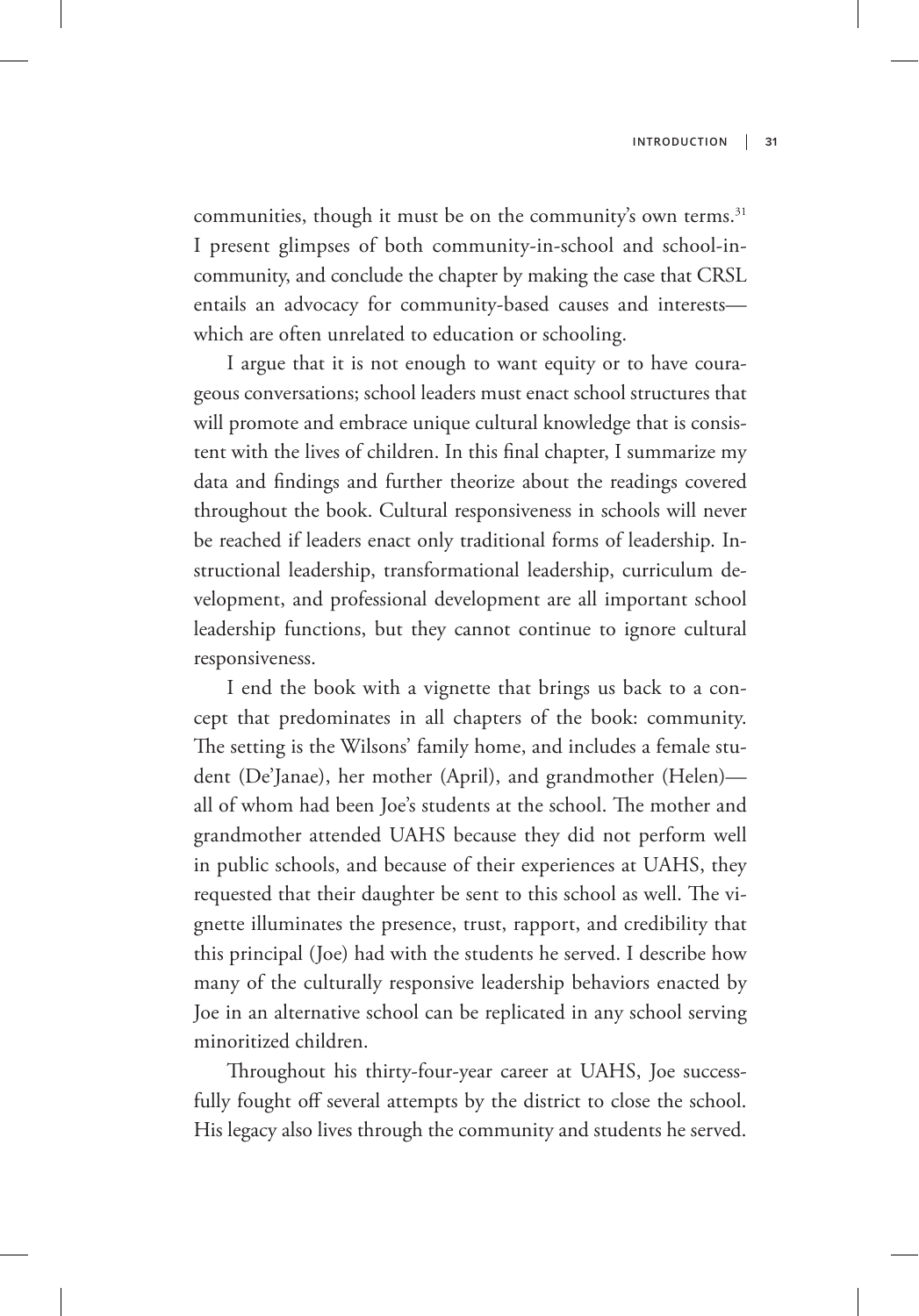#### **32** Culturally Responsive School Leadership

The students began to identify as "smart" and to envision themselves as "going to college"; parents felt that they were contributing to their children's education. And exposed to community-based experiences and knowledge, teachers became critically self-reflective of their own practices, and thus more culturally responsive. In the time since this study was done, Joe has passed away and the school has been closed. This work is dedicated to him, his memory, and his willingness to lead with courage and to share.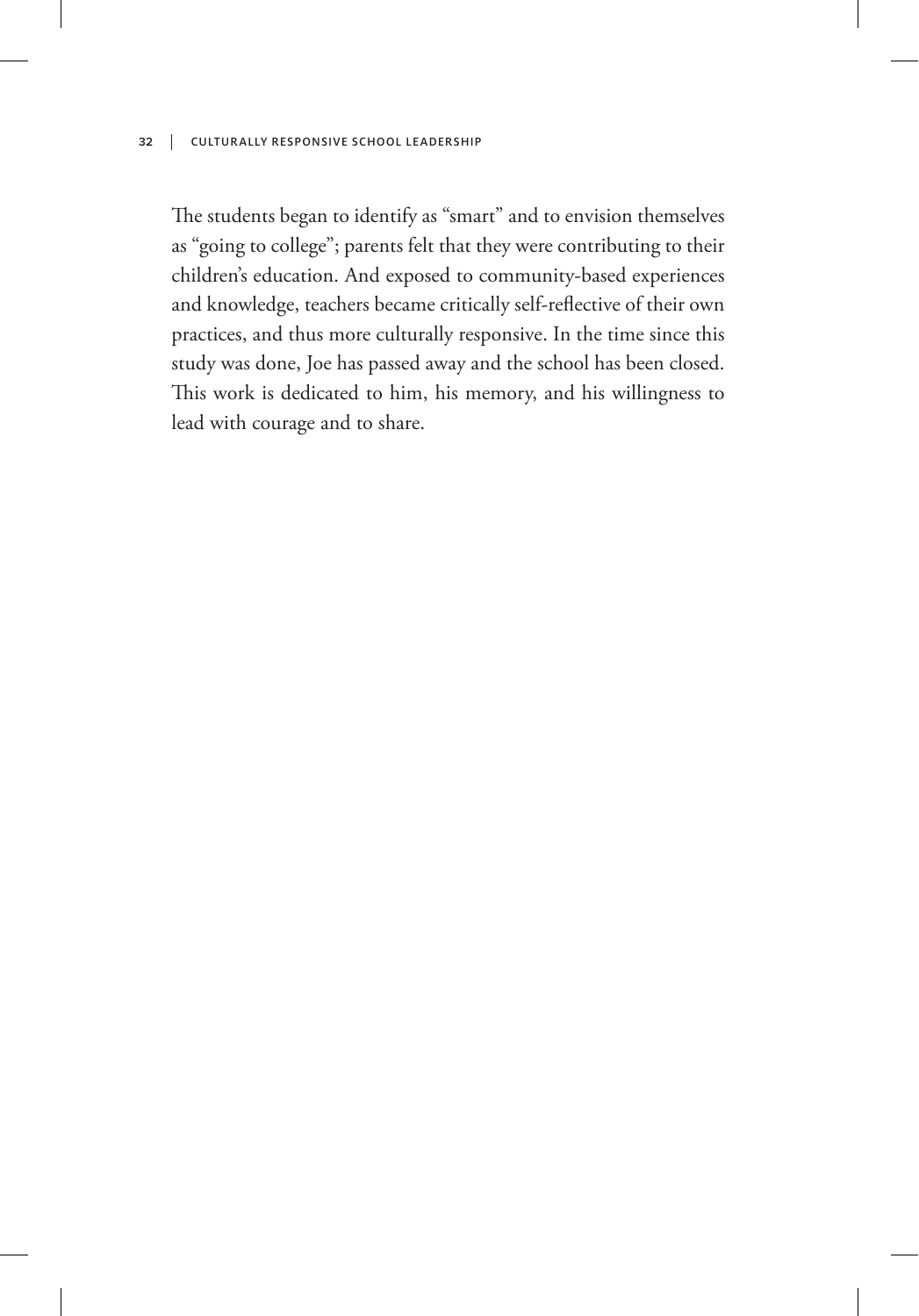#### Appendix to the Introduction

## **Data on High School Opportunities and Exclusions**

#### **Figure 1** Average NAEP scale scores for grades 4 and 8 in math, 2015



*Source*: U.S. Department of Education, Institute of Education Sciences, National Center for Education Statistics, National Assessment of Educational Progress (NAEP), 2015 Mathematics Assessment.

*Note*: FRPR = Free and reduced-price lunch; ELL = English language learners; SD = Students with disabilities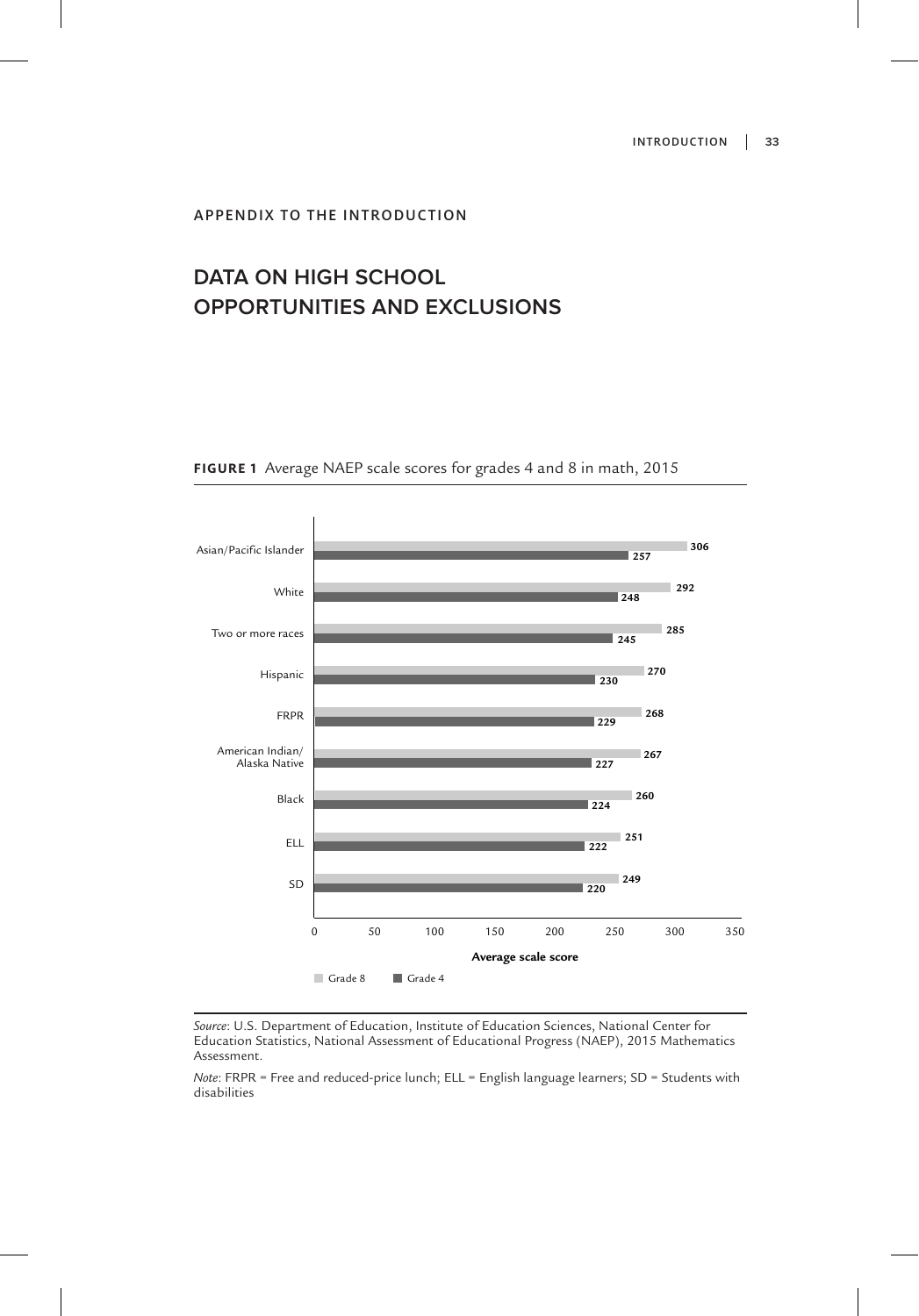

*Source*: U.S. Department of Education, Institute of Education Sciences, National Center for Education Statistics, National Assessment of Educational Progress (NAEP), 2015 Reading Assessment. *Note*: FRPR = Free and reduced-price lunch; ELL = English language learners; SD = Students with disabilities



**Figure 3** Disciplinary referrals: Percentage of U.S. public school students receiving suspensions (in school and out of school), by race/ethnicity, school year 2011–12

*Source*: U.S. Department of Education, Office for Civil Rights, Civil Rights Data Collection, 2011–12, available at http://ocrdata.ed.gov. Data notes are available at http://ocrdata.ed.gov/downloads /DataNotes.docx.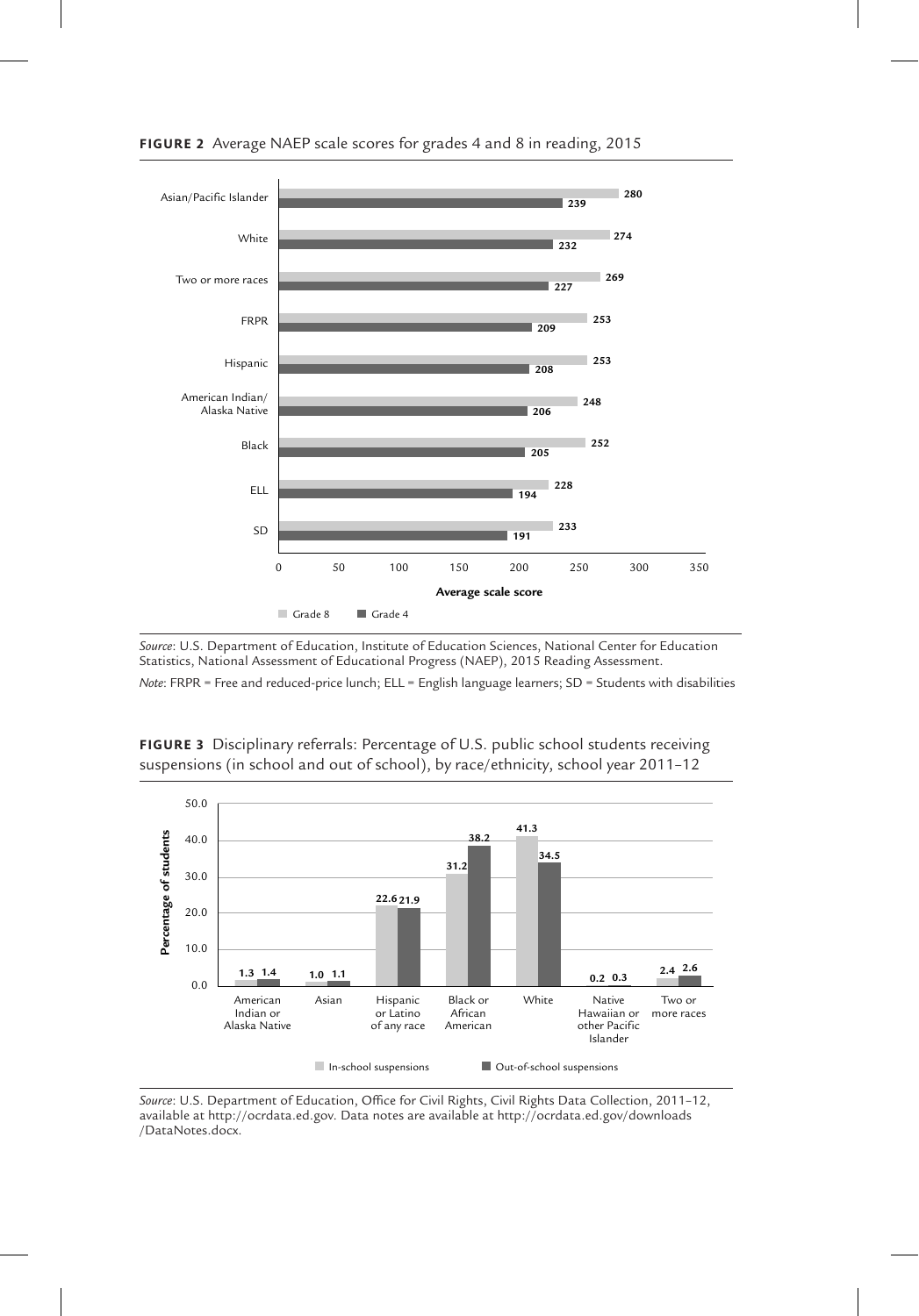



*Source*: U.S. Department of Education, Office for Civil Rights, Civil Rights Data Collection, 2011–12, available at http://ocrdata.ed.gov. Data notes are available at http://ocrdata.ed.gov /downloads/DataNotes.docx.

**Figure 5** Gifted and talented enrollment: Percentage of U.S. public school students enrolled in gifted/talented programs, by race/ethnicity, school year 2011–12



*Source*: U.S. Department of Education, Office for Civil Rights, Civil Rights Data Collection, 2011–12, available at http://ocrdata.ed.gov. Data notes are available at http://ocrdata.ed.gov /downloads/DataNotes.docx.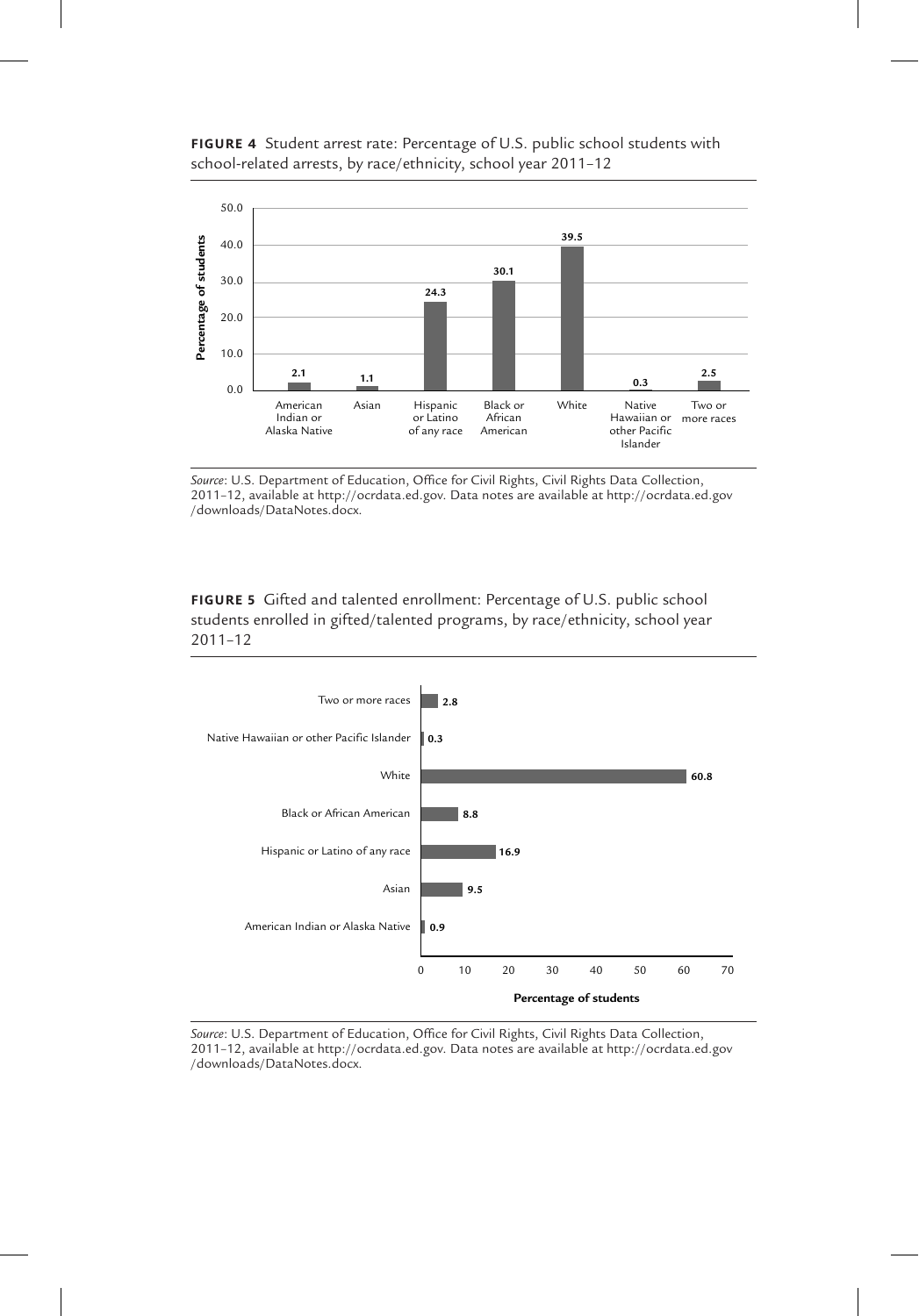

*Source*: U.S. Department of Education, Office for Civil Rights, Civil Rights Data Collection, 2011–12, available at http://ocrdata.ed.gov. Data notes are available at http://ocrdata.ed.gov /downloads/DataNotes.docx.



**Figure 7** College attendance: Percentage of students enrolled in degree-granting postsecondary institutions, by year and race/ethnicity, 1976–2014

*Source*: U.S. Department of Education, National Center for Education Statistics, Higher Education General Information Survey (HEGIS), "Fall Enrollment in Colleges and Universities" surveys, 1976 and 1980; Integrated Postsecondary Education Data System (IPEDS), "Fall Enrollment Survey" (IPEDS-EF:90); and IPEDS Spring 2001 through Spring 2015, Fall Enrollment component.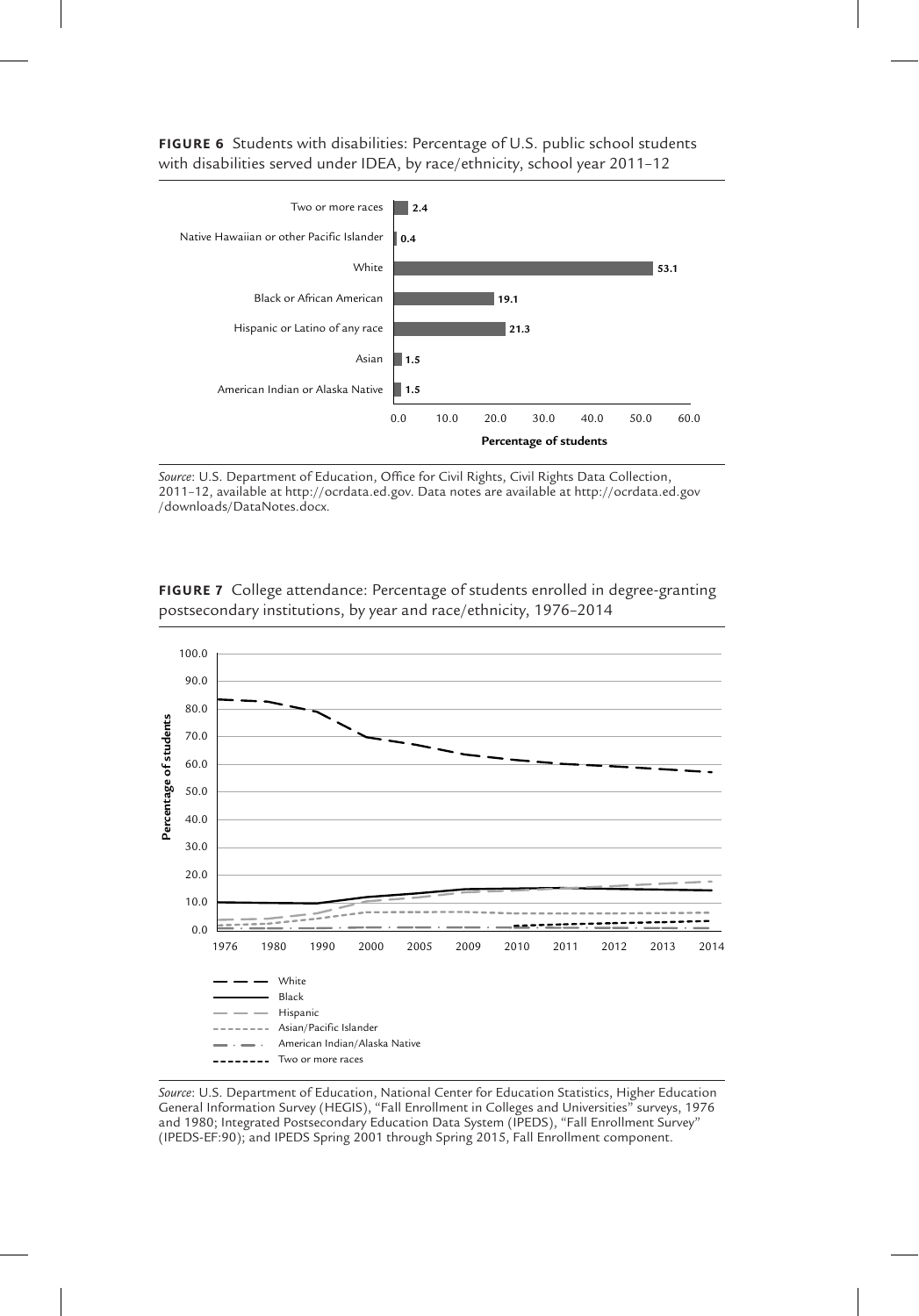**Figure 8** Graduation rates: Graduation rates within five years after start from first institution attended for first-time, full-time bachelor's-degree-seeking students at four-year postsecondary institutions, by race/ethnicity, 2008 starting cohort



*Source*: U.S. Department of Education, National Center for Education Statistics, Integrated Postsecondary Education Data System (IPEDS), Fall 2002 and Spring 2007 through Spring 2015, Graduation Rates component; and IPEDS Fall 2008, Institutional Characteristics component. (This table was prepared December 2015.)





*Source*: U.S. Department of Labor, Bureau of Labor Statistics, 2016, Table 24, "Unemployed Persons by Marital Status, Race, Hispanic or Latino Ethnicity, Age, and Sex." Available at https://www.bls.gov/cps/tables.htm#charunem.